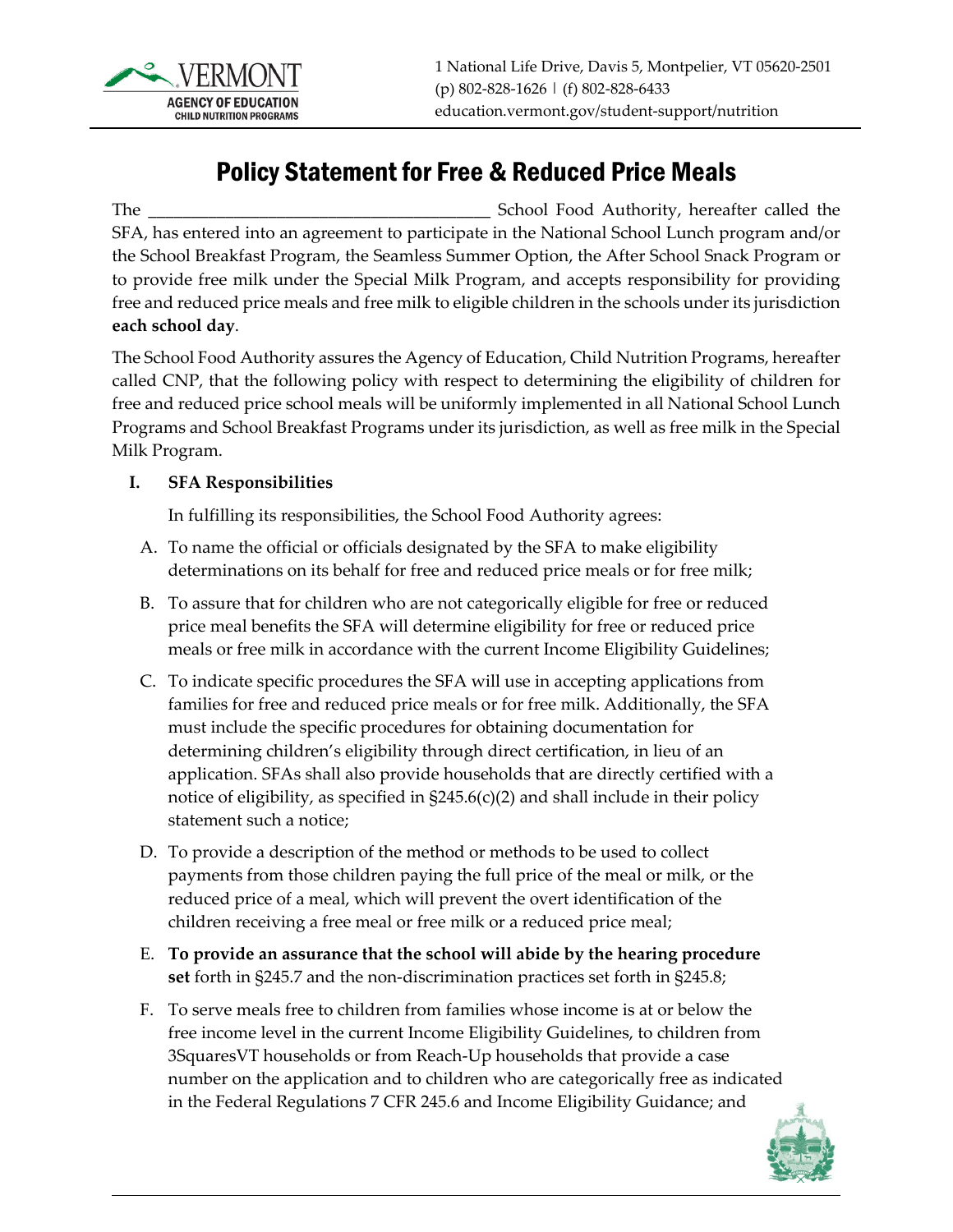G. To serve meals at a reduced price to children from families whose income is at or within the income level in the current Income Eligibility Guidelines for reduced price meals. The price for lunch shall not be more than \$.40, breakfast shall not be more than \$.30, and after-school snack shall not be more than \$.15.

Effective July 1, 2008, students in Vermont eligible for reduced price meals will not be charged for breakfast. A state reimbursement of \$.30 per meal will be added to the claim for reimbursement. Effective July 1, 2013, students in Vermont eligible for reduced price meals will not be charged for lunch. A state reimbursement of \$.40 per meal will be added to the claim for reimbursement.

## **II. SFA Operation of the School Food Service Program**

The SFA agrees to operate its school food service programs as follows**:** 

### **A. Non-Discrimination** –

School Food Authorities and schools participating in the National School Lunch Program, School Breakfast Program or Special Milk Program shall not discriminate on the basis of race, color, national origin, sex age or disability.

The State Agency and the SFA shall ensure there are no barriers for participation in our Programs for Limited English Proficient (LEP) families and that State agencies and SFAs are required to communicate with parents and guardians in a language they can understand through the certification and verification processes.

The SFA shall take all actions that are necessary to ensure compliance with the following nondiscrimination practices for children eligible to receive free and reduced price meals or free milk:

- 1) The names of the children shall not be published, posted, or announced in any manner;
- 2) There shall be no overt identification of any of the children by the use of special tokens or tickets or by any other means;
- 3) The children shall not be required to work for their meals or milk;
- 4) The children shall not be required to use a separate dining area, go through a separate serving line, enter the dining area through a separate entrance or consume their meals or milk at a different time;
- 5) When more than one lunch or breakfast or type of milk is offered which meets the requirements prescribed in § 210.10, § 220.8 or the definition of *Milk* in § 215.2 of this chapter, the children shall have the same choice of meals or milk that is available to those children who pay the full price for their meal or milk;
- 6) School food authorities shall use the application form and letter template to prepare the notice or cover letter sent to parents/households as provided by the Agency of Education. In addition, school food authorities shall also use the provided letter templates for notification of benefits letters and verification communications. Use of any other documents requires prior approval by the state agency.

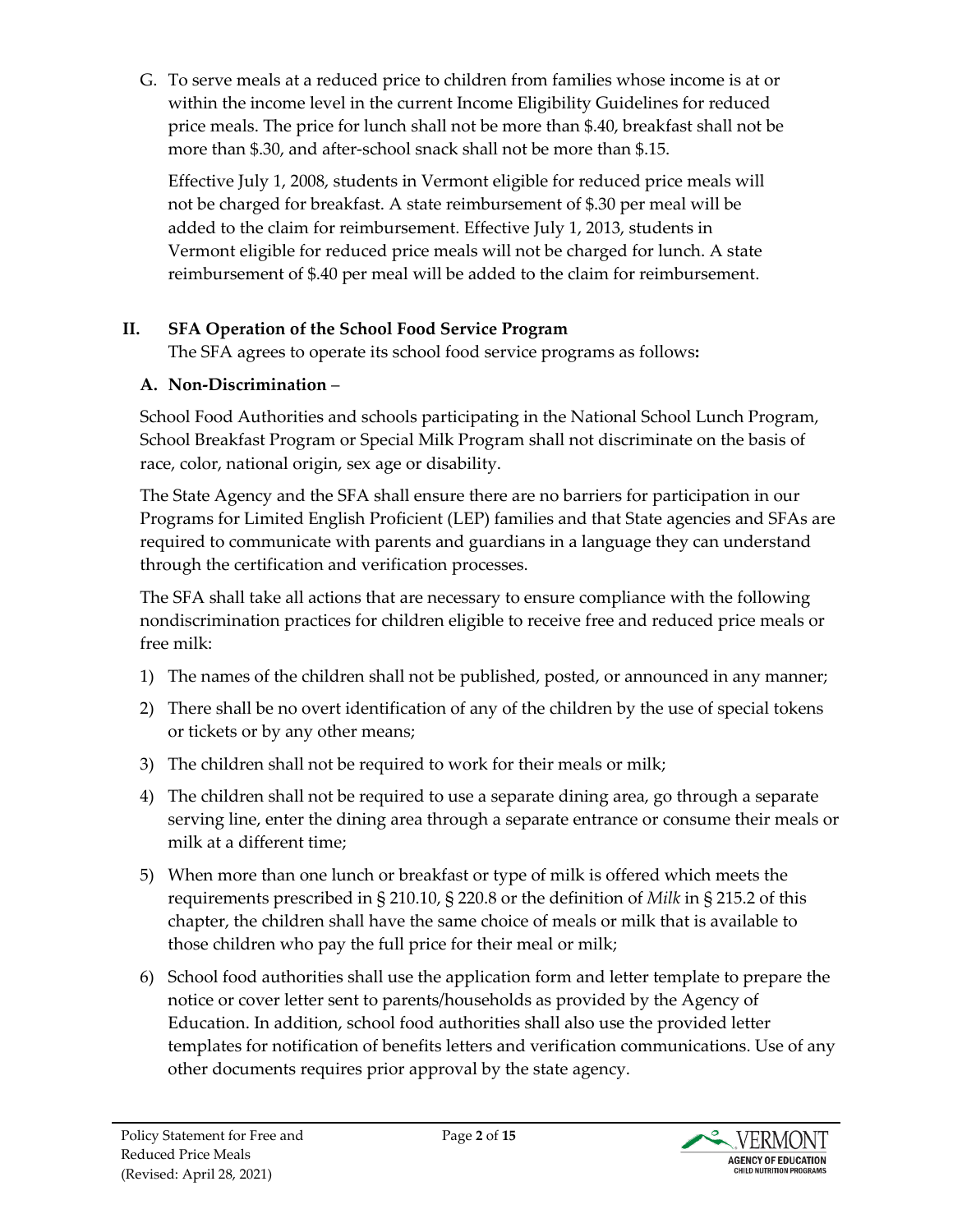#### **B. Anonymity and Accountability** –

School food authorities shall establish procedures to collect money from children who pay for their meals and to account for the number of free, reduced price and full price meals served at the point of service, or the number of cartons of free and full price milk served. The procedures indicated in Attachment 2 will be used in order that no other child in the school or anyone who does not need to know for program purposes, will consciously be made aware by such procedure, of the identity of the children receiving free or reduced meals or free milk.

### **III. SFA Administration of the Eligibility Process**

The SFA agrees to administer the eligibility process as follows:

#### **A. Notice to Parents**

At the beginning of each school year, and whenever there is a change in eligibility criteria, each SFA must send to the parent or guardian in each household a letter as provided by the Agency of Education Child Nutrition Programs, including a form on which to make application for free or reduced price meals. The letter shall indicate how the household may apply for benefits. Any modifications to the letter template must be reviewed and approved by the State Agency prior to distribution.

## **B. Public Release**

The media release will be distributed by the State Agency annually describing how families may apply for benefits and the current Income Eligibility Guidelines. New SFAs will be required to distribute a public release announcing their sponsorship of the program.

The local unemployment office and area employers contemplating large layoffs will be told of the eligibility criteria for free and reduced price meals and free milk and other information supplied in the letter to parents/households.

## **C. Applications**

Parents/guardians in households will be asked to submit one application per household to the approving official(s). Applications or 3SquaresVT or Reach-Up documentation may be submitted at any time during the year. Families/guardians enrolling a new student in the school during the school year for the first time must be given an application.

A student's eligibility will transfer from one school to another. The school must collect the documentation from the previous school.

Parents or guardians must be given notification of the eligibility determination within 10 working days of receipt of the application. The SFA must use the notification template provided by CNP. The service of free or reduced price meals or free milk will begin immediately upon determining eligibility.

Parents/guardians in households must be informed in writing of the reason(s) for denial of their application. They must be advised of the Hearing Official and the Hearing Process.

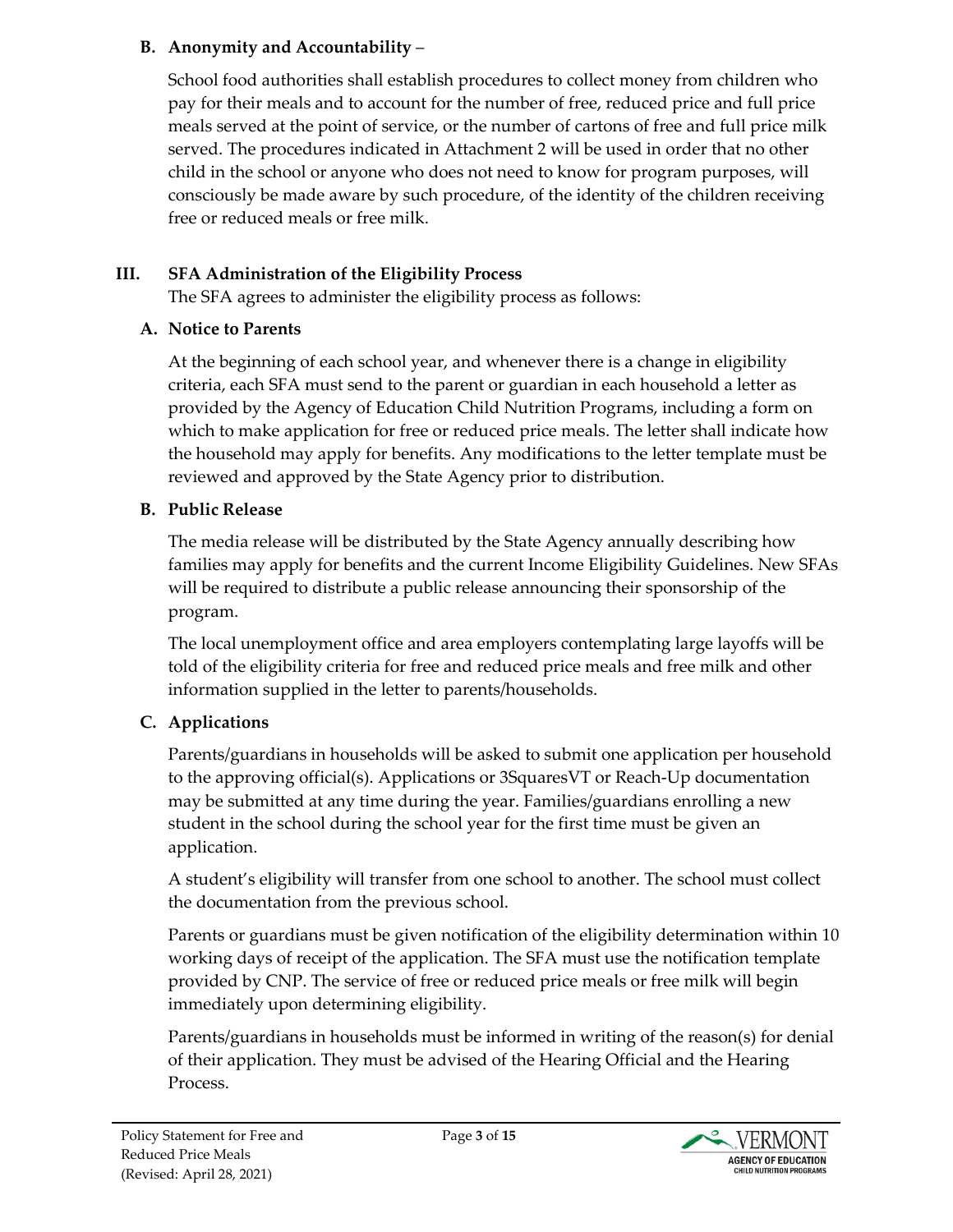#### **D. Direct Certification**

SFAs must access the Direct Certification List a minimum of three times per year; however, it is strongly recommended that the Direct Certification List be accessed from the student census data system each month. At the beginning of each school year, the SFA must provide households with notification that their child/children in the household are eligible for free meals through Direct Certification and that no application for benefits will be required.

#### **E. Categorical Eligibility**

Households must also be advised that a foster child is categorically eligible for free meals and may be included as a member of the foster family if the foster family chooses to apply for benefits for other children, and an explanation that including children in foster care as household members can help other children in the household qualify for free or reduced price meals. If the foster family is not eligible for free or reduced price meal benefits, this does not prevent a foster child from receiving free meal benefits.

Households with children who are categorically eligible under Other Source Categorically Eligible Programs, including Migrant and Homeless children, should contact the school for assistance in receiving benefits and mark the application in the appropriate box.

### **F. Special Provisions**

Special provision options are available to SFAs/Schools with State Agency approval and allow household applications to be collected less frequently. These options are:

PROVISION 1 - This Provision reduces application burdens by allowing free eligibility to be certified for a 2 year period. In schools where at least 80 percent of the children enrolled are eligible for free or reduced price meals, annual notification of program availability and certification of children eligible for free meals may be reduced to once every 2 consecutive school years. All other households must be provided a meal application and are allowed to apply for meal benefits each school year. There is no requirement to serve meals at no charge to all students. Schools must continue to record daily meal counts of the number of meals served to children by type and category (F, R and P) as the basis for calculating reimbursement claims.

PROVISION 2 – This provision reduces application and meal counting burdens. Schools may not charge students for meals at any time. During the Base Year (year 1) the free and reduced price process must be followed, including verification of applications. In the base year schools must count meals by category (F, R, and P). In subsequent years the verification process is not required. In the subsequent 3 years reimbursement is based on claiming percentages established in the base year.

PROVISION 3 – This process reduces application and meal counting burdens. Schools may not charge students for meals at any time. During the base year the free and reduced price process, including verification, must be followed. During subsequent years, verification is not conducted. Schools must count meals by category (F, R, and P) during the base year. It allows schools to simply receive the same level of Federal cash and USDA Foods assistance each year, with some adjustments, for a 4 year period. For each

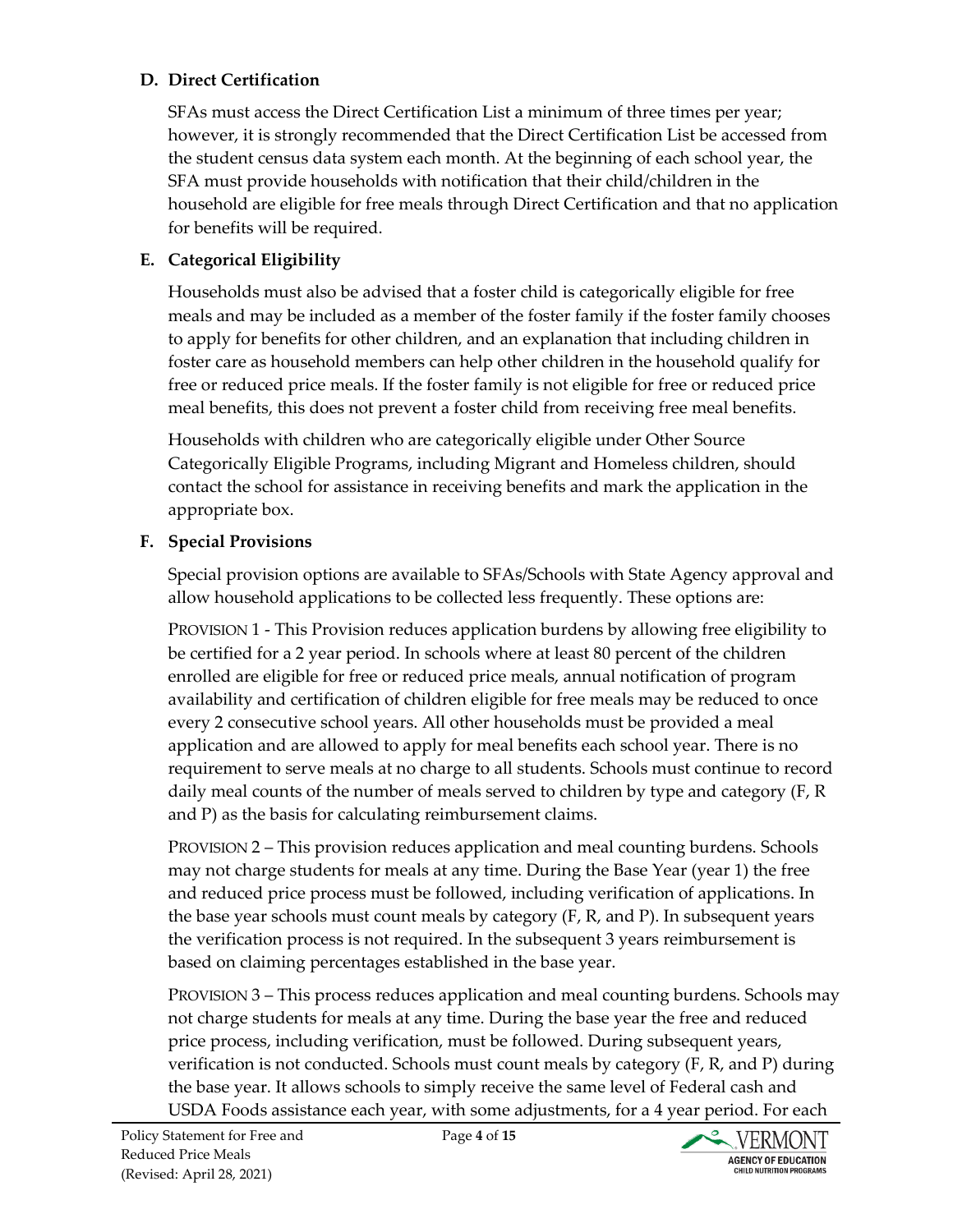of the 4 years, the level of Federal cash and USDA Foods support is adjusted to reflect changes in enrollment and inflation.

COMMUNITY ELIGIBILITY PROVISION – This process reduces application and meal counting burdens. Schools with 40% or more of their students certified as free eligible through Direct Certification may participate. Schools may not charge students for meals. Identified student percentages are determined by April 1 of the prior year. Reimbursement is determined by the Identified Student Percentage and the current USDA multiplier. This program operates for a 4 year period.

#### **G. Hearing Procedure**

A family may appeal from a decision made by the SFA with respect to an application the family has made for free or reduced price meals or for free milk, and (2) The SFA can challenge the continued eligibility of any child for a free or reduced price meal or for free milk. The hearing procedure shall provide for both the family and the SFA:

- 1) A simple, publicly announced method to make an oral or written request for a hearing;
- 2) An opportunity to be assisted or represented by an attorney or other person;
- 3) An opportunity to examine, prior to and during the hearing, any documents and records presented to support the decision under appeal;
- 4) That the hearing shall be held with reasonable promptness and convenience, and that adequate notice shall be given as to the time and place of the hearing;
- 5) An opportunity to present oral or documentary evidence and arguments supporting a position without undue interference;
- 6) An opportunity to question or refute any testimony or other evidence and to confront and cross-examine any adverse witnesses;
- 7) That the hearing shall be conducted, and the decision made, by a hearing official who did not participate in making the decision under appeal or in any previously held conference;
- 8) That the decision of the hearing official shall be based on the oral and documentary evidence presented at the hearing and made a part of the hearing record;
- 9) That the parties concerned, and any designated representative shall be notified in writing of the decision of the hearing official;
- 10) That a written record shall be prepared with respect to each hearing, which shall include the challenge or the decision under appeal, any documentary evidence and a summary of any oral testimony presented at the hearing, the decision of the hearing official, including the reasons therefor, and a copy of the notification to the parties concerned of the decision of the hearing official; and

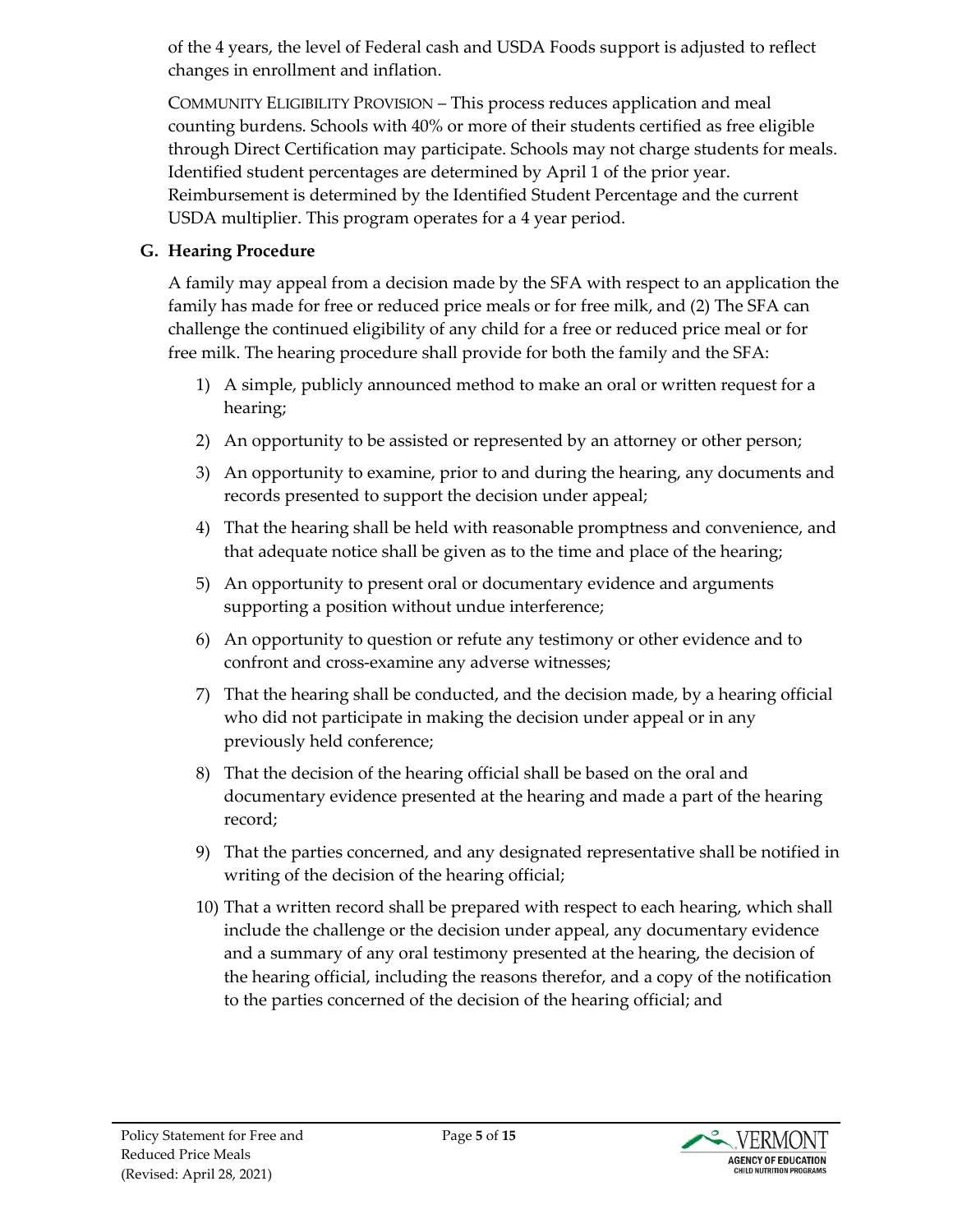11) That the written record of each hearing shall be preserved for a period of 3 years and shall be available for examination by the parties concerned or their representatives at any reasonable time and place during that period.

> (a) Continuation of benefits. When a household disagrees with an adverse action which affects its benefits and requests a fair hearing, benefits shall be continued as follows while the household awaits the hearing and decision:

- i. Households that have been approved for benefits and that are subject to a reduction or termination of benefits later in the same school year shall receive continued benefits if they appeal the adverse action within the 10 day advance notice period; and
- ii. Households that are denied benefits upon application shall not receive benefits.

### **H. Records**

The SFA shall maintain a file of the following records for three years after the end of the fiscal year to which they pertain

- 1. All applications returned, and documentation of action taken;
- 2. Record of all appeals, and challenges, and their disposition.

## **I. Verification**

Verification is required for program participation in the National School Lunch Program and the School Breakfast Program. Each SFA shall designate a verification official to complete the activities for the entire SFA.

The SFA shall follow the program regulations and guidance provided by the State Agency for the verification of applications and will conduct verification in accordance with program regulations by November 15 each year and maintain all records documenting the verification process. The annual Verification Report shall be completed and submitted by December 15<sup>th.</sup>

## **J. Amendments to Policies**

Unless there is a substantive change, the policy statement need not be changed and resubmitted for State Agency approval. Routine changes such as the inclusion of the new income eligibility guidelines do not require resubmission.

The SFA must amend its policy statement for any substantive changes to its free and reduced price policy and include a description of the change. In all cases, the SFA must have an approved policy statement on file at the State Agency that accurately describes its current free and reduced price policies. Amendments must be submitted for approval by the State Agency by October 15. The amendments must be approved prior to implementation.

The amendments must reflect:

• Changes made by the SFA/School (e.g., changes in collection procedures, designation of a new approving/hearing official(s), changes in procedures for

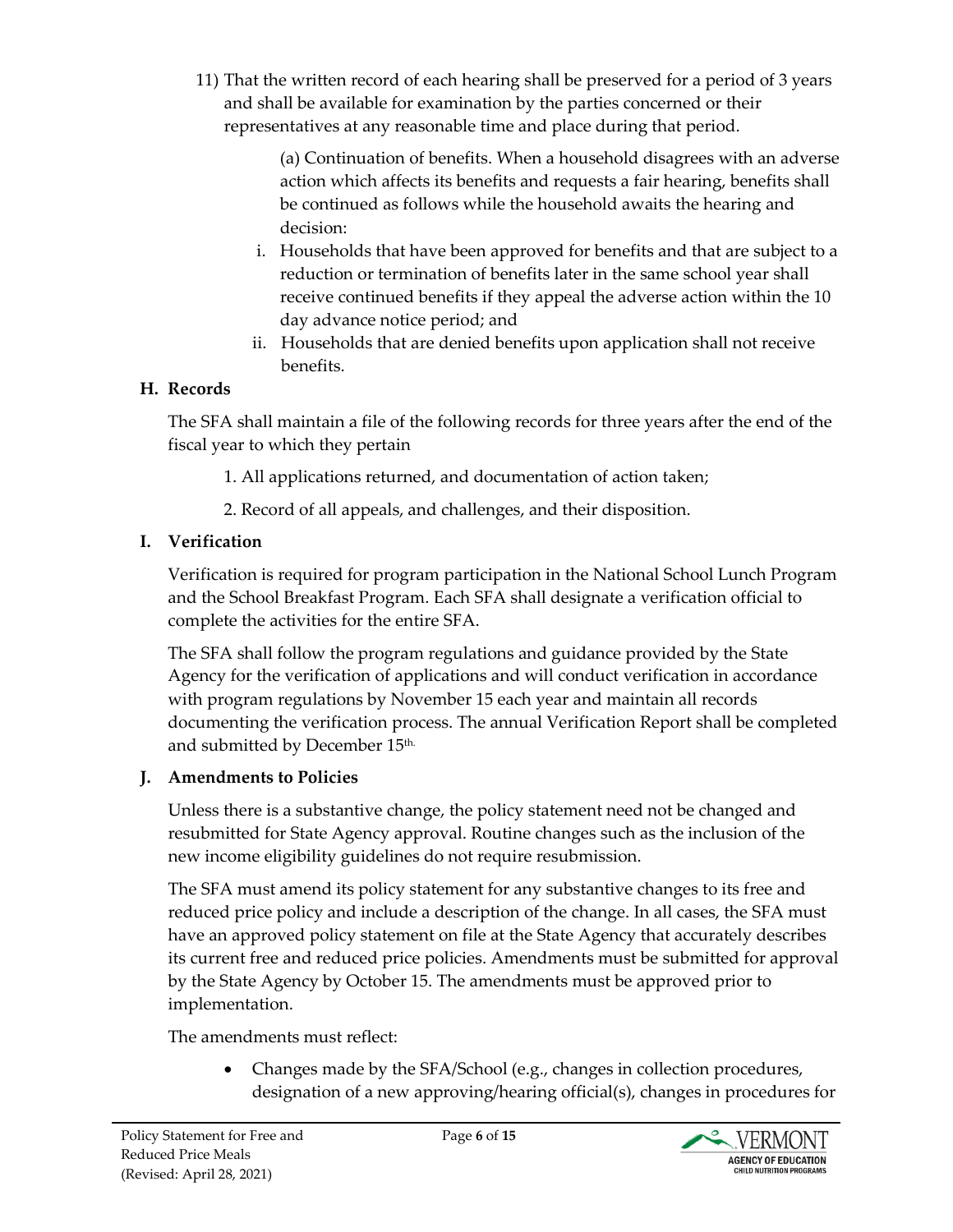accepting applications, revisions in the letter to households or application for free and reduced price meals/free milk);

- Changes made necessary by laws/regulations;
- Additional information specified by the State Agency.

#### **Attachments**

The SFA must return the signed policy statement with the required attachments.

Required attachments include:

- Attachment 1
- □ Attachment 2
- □ Attachment 3
- $\Box$  Notice to Households that accompanies the meal/milk application
- $\Box$  Notice to Households of approval or denial of benefits
- $\Box$  Notice to households chosen for Verification
- $\Box$  Notice to households of adverse action
- □ Notice of eligibility based on Direct Certification

The attachments are adopted with and considered part of this policy.

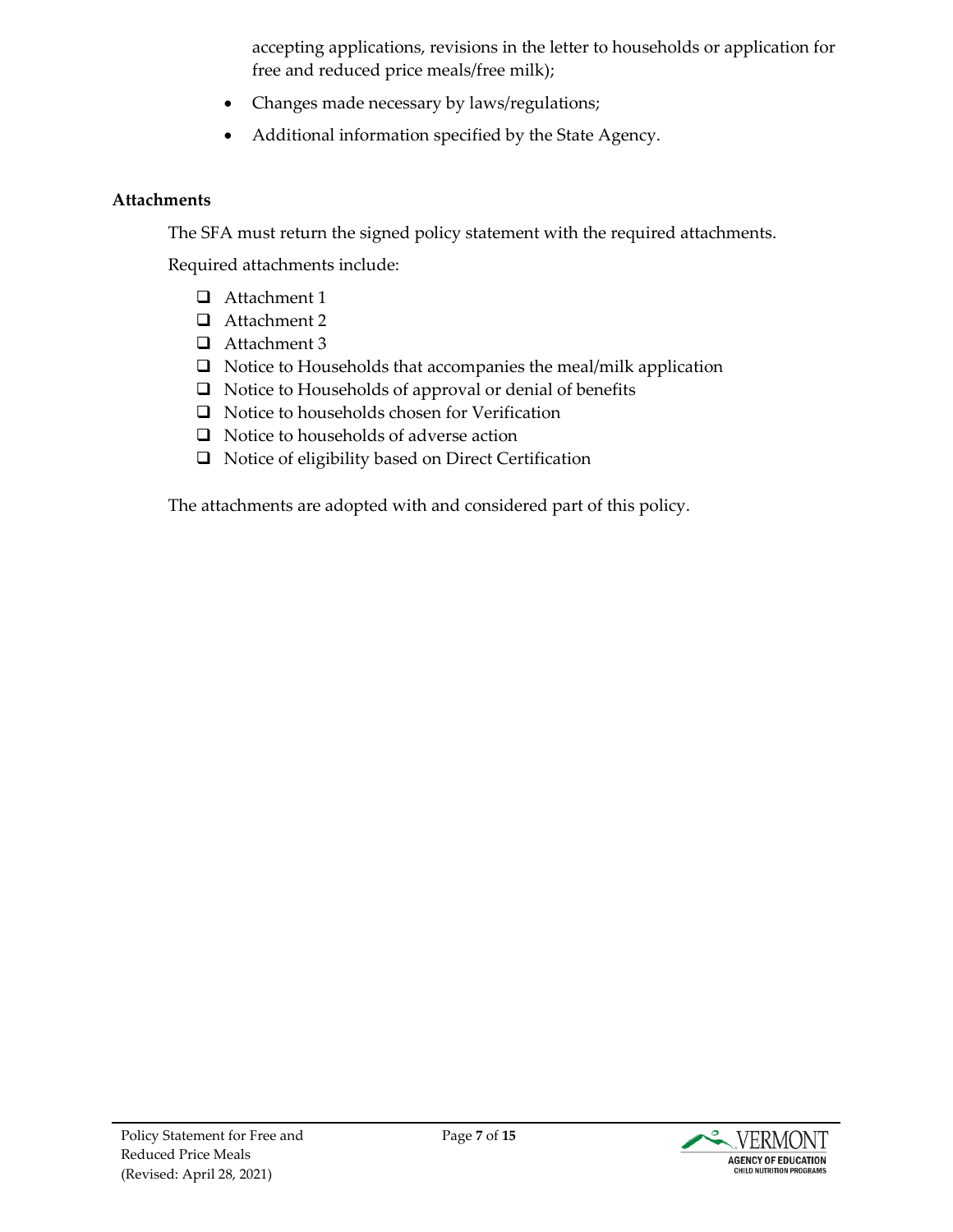#### Signature Page

Filed by: Approved by:

SFA Representative Printed Name

\_\_\_\_\_\_\_\_\_\_\_\_\_\_\_\_\_\_\_\_\_\_\_\_\_\_\_\_\_\_\_

\_\_\_\_\_\_\_\_\_\_\_\_\_\_\_\_\_\_\_\_\_\_\_\_\_\_\_\_\_\_

\_\_\_\_\_\_\_\_\_\_\_\_\_\_\_\_\_\_\_\_\_\_\_\_\_\_\_\_\_\_\_

\_\_\_\_\_\_\_\_\_\_\_\_\_\_\_\_\_\_\_\_\_\_\_\_\_\_\_\_\_\_\_

\_\_\_\_\_\_\_\_\_\_\_\_\_\_\_\_\_\_\_\_\_\_\_\_\_\_\_\_\_\_\_\_\_\_\_\_\_\_

\_\_\_\_\_\_\_\_\_\_\_\_\_\_\_\_\_\_\_\_\_\_\_\_\_\_\_\_\_\_\_\_\_\_\_\_\_\_

Title

\_\_\_\_\_\_\_\_\_\_\_\_\_\_\_\_\_\_\_\_\_\_\_\_\_\_\_\_\_\_\_\_\_\_\_\_ Rosie Krueger, State Director of Child Nutrition Programs

\_\_\_\_\_\_\_\_\_\_\_\_\_\_\_\_\_\_\_\_\_\_\_\_\_\_\_\_\_\_\_\_\_\_\_\_

Date Approved

SFA Representative Signature

Date

Telephone number

Email address of SFA representative

#### **Non-Discrimination Statement:**

In accordance with Federal civil rights law and U.S. Department of Agriculture (USDA) civil rights regulations and policies, the USDA, its Agencies, offices, and employees, and institutions participating in or administering USDA programs are prohibited from discriminating based on race, color, national origin, sex, disability, age, or reprisal or retaliation for prior civil rights activity in any program or activity conducted or funded by USDA.

Persons with disabilities who require alternative means of communication for program information (e.g. Braille, large print, audiotape, American Sign Language, etc.), should contact the Agency (State or local) where they applied for benefits. Individuals who are deaf, hard of hearing or have speech disabilities may contact USDA through the Federal Relay Service at (800) 877- 8339. Additionally, program information may be made available in languages other than English.

To file a program complaint of discrimination, complete th[e USDA Program Discrimination Complaint Form,](https://www.usda.gov/sites/default/files/documents/USDA-OASCR%20P-Complaint-Form-0508-0002-508-11-28-17Fax2Mail.pdf) (AD-3027) found online at: [https://www.usda.gov/oascr/how-to-file-a-program-discrimination-complaint,](https://www.usda.gov/oascr/how-to-file-a-program-discrimination-complaint) and at any USDA office, or write a letter addressed to USDA and provide in the letter all of the information requested in the form. To request a copy of the complaint form, call (866) 632-9992. Submit your completed form or letter to USDA by:

- 1. mail: U.S. Department of Agriculture Office of the Assistant Secretary for Civil Rights 1400 Independence Avenue, SW Washington, D.C. 20250-9410;
- 2. fax: (202) 690-7442; or
- 3. email[: program.intake@usda.gov.](mailto:program.intake@usda.gov)

This institution is an equal opportunity provider.

The Agency of Education does not discriminate on the basis of race, color, national origin, creed, marital status, sex, disability, age, gender identity or sexual orientation in its programs and activities.

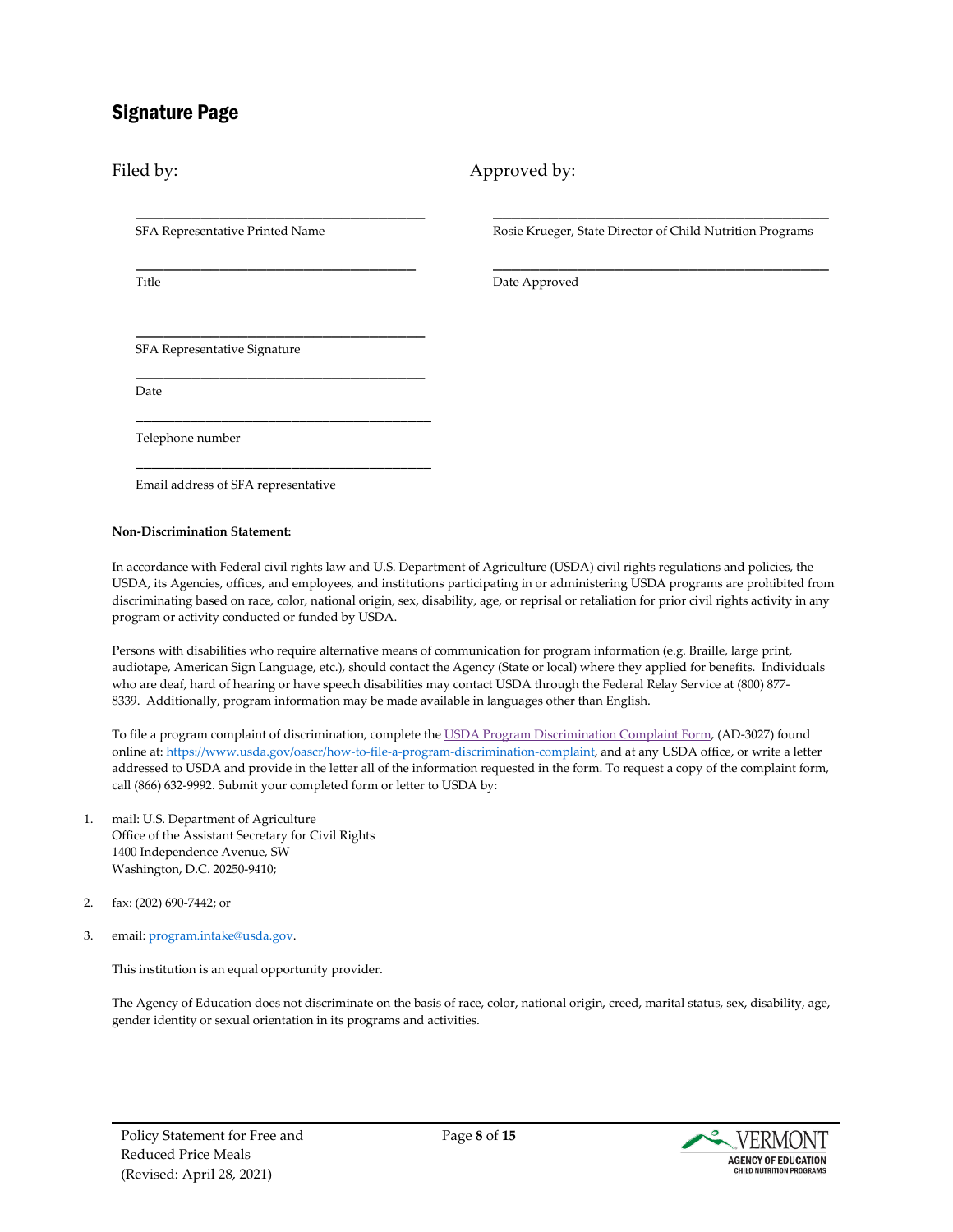## Attachment 1

#### Money Collection Systems and Point of Sale Systems

In both the money collection system and point of sale system, overt identification of eligible students must be prevented. The point of sale is considered the point in the line where the student has had access to all meal components and the student's reimbursable meal is counted by category – free, reduced or paid.

| <b>Collection System</b> |                                                                                                                                                                                                                                                                                                                                             |    | <b>Point of Sale System</b>                                                                                                                                                                                                                                                                                                                                                                                                                                    |  |  |  |
|--------------------------|---------------------------------------------------------------------------------------------------------------------------------------------------------------------------------------------------------------------------------------------------------------------------------------------------------------------------------------------|----|----------------------------------------------------------------------------------------------------------------------------------------------------------------------------------------------------------------------------------------------------------------------------------------------------------------------------------------------------------------------------------------------------------------------------------------------------------------|--|--|--|
|                          | <b>Computer/POS System</b>                                                                                                                                                                                                                                                                                                                  |    |                                                                                                                                                                                                                                                                                                                                                                                                                                                                |  |  |  |
| 1.                       | Student brings money for meals either to pay in the line or<br>to deposit in their computer account. Parents may also<br>deposit funds on-line. Student accounts are debited as they<br>receive their meal by the computer system. Free eligible<br>students have accounts without cash balances, unless a la<br>carte funds are deposited. |    | A. Student enters PIN, scans an ID card, or scans<br>fingerprint, or enters code in a keypad when they<br>receive a meal or milk. The computer system tallies<br>the meal counts by category.                                                                                                                                                                                                                                                                  |  |  |  |
|                          | <b>Ticket-Based Systems</b>                                                                                                                                                                                                                                                                                                                 |    |                                                                                                                                                                                                                                                                                                                                                                                                                                                                |  |  |  |
| 2.                       | Students buy coded tickets or receive free tickets. All<br>categories are available at the same times and places. No<br>announcement of category is made. Sufficient time and/or<br>locations are available to prevent groups of children in line                                                                                           |    | B. Coded tickets are surrendered when the meal is<br>received. Students must have a ticket to receive a<br>meal.                                                                                                                                                                                                                                                                                                                                               |  |  |  |
|                          | openly viewing the exchange process. Efforts are made to<br>encourage purchase of tickets by students paying full<br>price.                                                                                                                                                                                                                 | C. | B. Long term (weekly) tickets are punched or marked<br>and a tally sheet is used to keep a count of the<br>number of meals by category.                                                                                                                                                                                                                                                                                                                        |  |  |  |
| 3.                       | Students bring money for meals in an envelope marked<br>with their name. Students eligible for free meals also turn<br>in an envelope. Tickets are distributed in no special order<br>to students in the envelopes.                                                                                                                         |    | D. Those who have pre-paid and received a ticket<br>surrender the ticket when they receive a meal. Those<br>with cash pay when they receive a meal, and cash<br>meal counts are kept on a tally sheet or programmed<br>cash register. Pre-pay option is adequately publicized<br>and is convenient. Enough paying students use the<br>option so children using the tickets in the service line<br>are not easily distinguished as free or reduced<br>eligible. |  |  |  |
|                          | <b>Roster-Based Systems</b>                                                                                                                                                                                                                                                                                                                 |    |                                                                                                                                                                                                                                                                                                                                                                                                                                                                |  |  |  |
| 4.                       | Students bring money for lunch and a roster or accounting<br>form is marked to indicate the number of meals that have<br>been pre-paid. Sufficient time and/or locations are<br>available to prevent groups of children in line openly<br>viewing the exchange process. Students eligible for free<br>meals are marked as having paid.      | Ε. | Children are individually marked off on a check list<br>or an accounting roster as they receive their meal. The<br>checklist is coded so that meal categories can be<br>determined, but are not overt. The checklist may be<br>the same form on which student payments have been<br>entered.                                                                                                                                                                   |  |  |  |
| 5.                       | Students bring money for meals in an envelope marked<br>with their name. Students eligible for free meals also turn<br>in an envelope. The money is recorded on a roster or<br>accounting form.                                                                                                                                             | F. | Children turn in an identification card when they<br>receive a meal. The cards are used to determine a<br>count by category and are sorted by classroom and<br>returned to children for the next day's meal or are<br>available in the cafeteria.                                                                                                                                                                                                              |  |  |  |

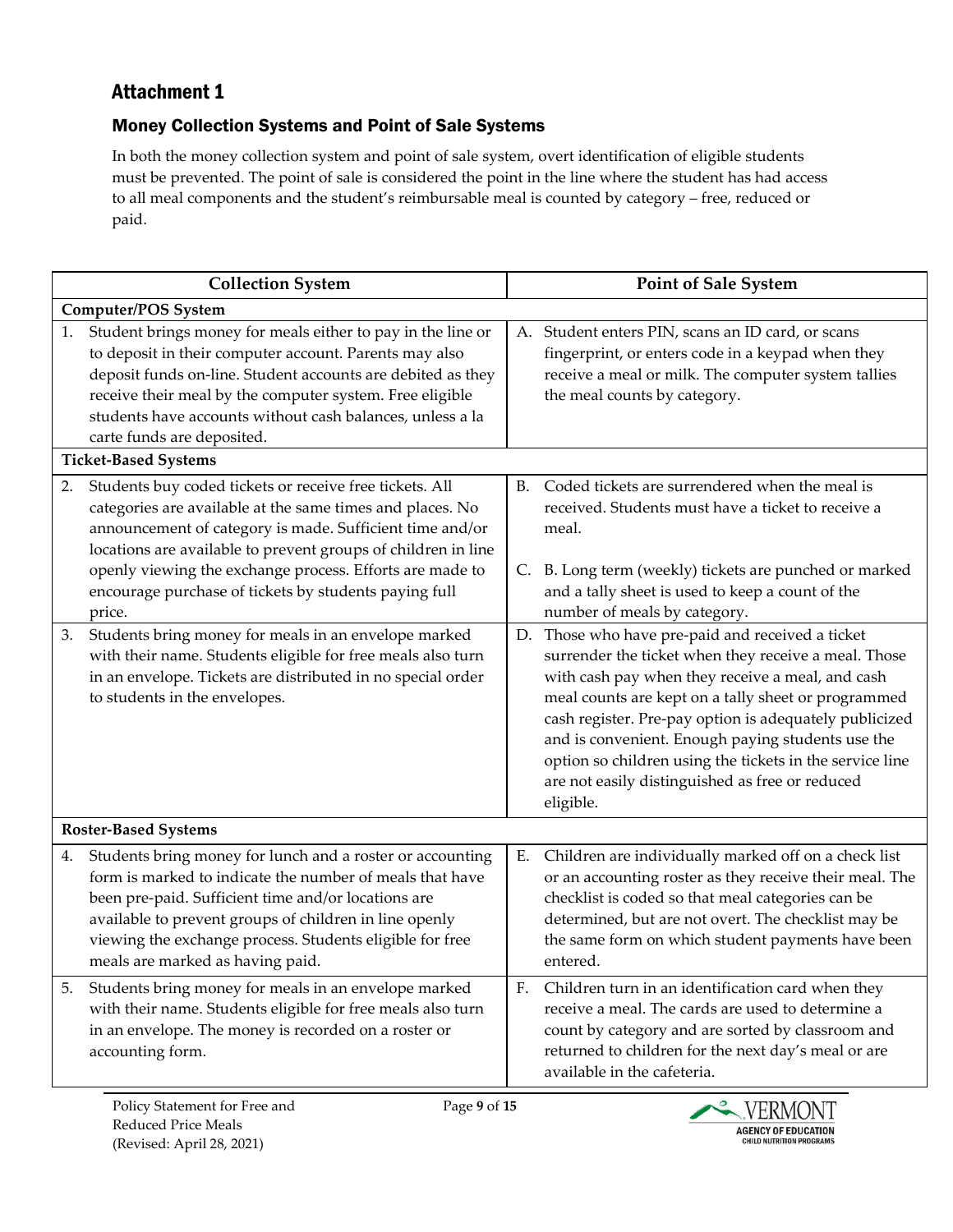| 6. | All students either pay cash or charge meals at the time<br>they receive them. Full paying or reduced price eligible<br>students are billed accordingly each month. Free students<br>receive no bills. | G. A head count of total meals served is taken at the<br>point of service.       |
|----|--------------------------------------------------------------------------------------------------------------------------------------------------------------------------------------------------------|----------------------------------------------------------------------------------|
|    | No monies are collected because school is operating a non-<br>pricing program, a provision program - Provision 1, 2, or<br>3, or Community Eligibility Program (CEP).                                  | H. An approved alternative point of sale count is taken<br>and recorded. $^\ast$ |

∗ Alternative points of sale require *prior written approval by the State Agency*.

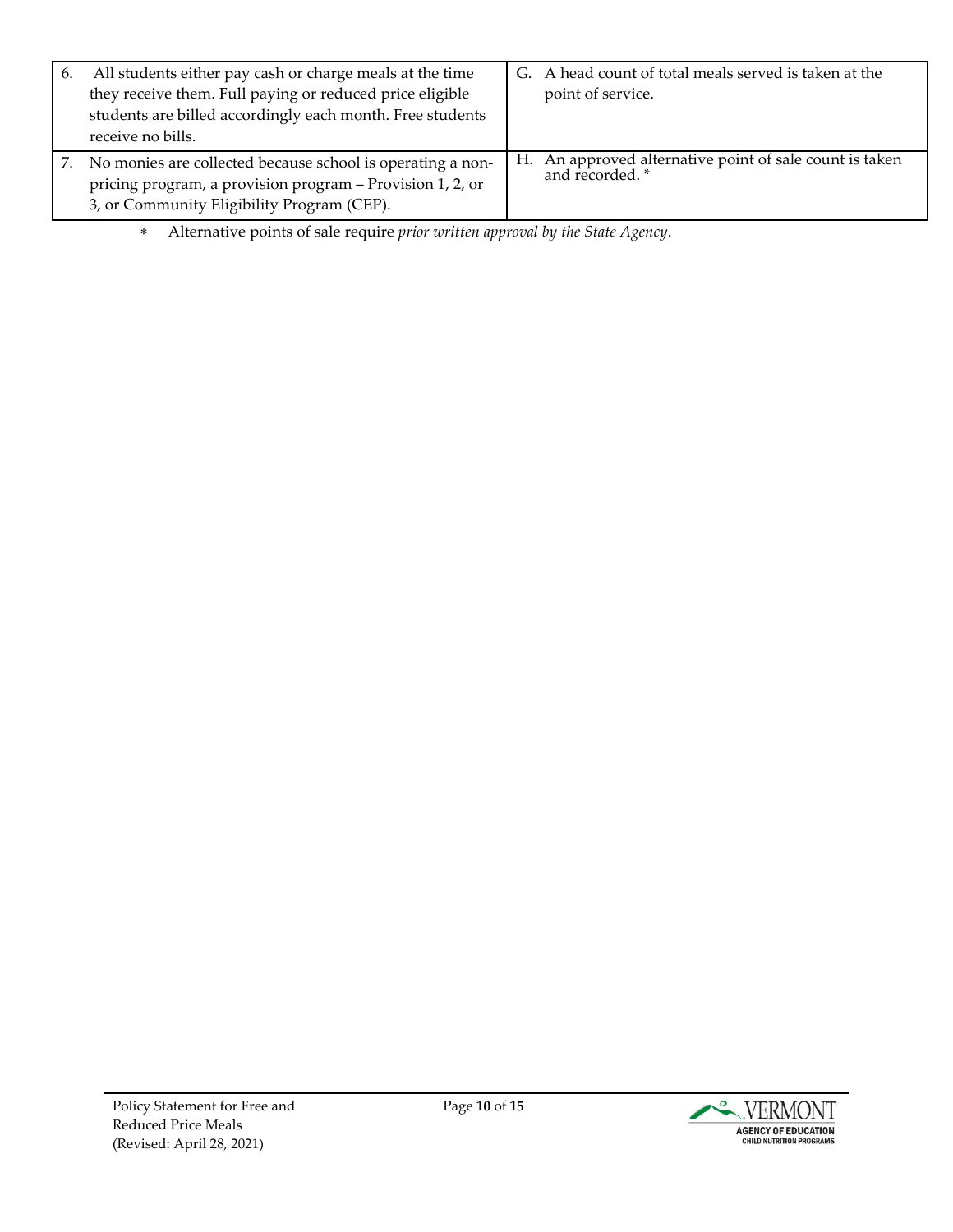#### Attachment 2

#### SFA/School Data

List each school or site included in the SU/SFA. Indicate the money collection system and point of sale system for each respective site/school from the list in Attachment 1. Indicate how free and reduced price eligible students are not overtly identified if the food service sells items in addition to the school meals, such as a la carte or additional food items. List the approving office for each site. List the name of the verification official for the SU/SFA. Attach additional sheets if necessary.

| <b>School/Site Name</b> | Money<br>Collection<br>System | Point of<br>Sale<br>System | Describe how overt identification is<br>prevented during the sale of<br>competitive foods during a meal<br>service. | <b>Approving Officer/Name</b><br>and/or Title | <b>Verification Official</b> |
|-------------------------|-------------------------------|----------------------------|---------------------------------------------------------------------------------------------------------------------|-----------------------------------------------|------------------------------|
|                         |                               |                            |                                                                                                                     |                                               |                              |
|                         |                               |                            |                                                                                                                     |                                               |                              |
|                         |                               |                            |                                                                                                                     |                                               |                              |
|                         |                               |                            |                                                                                                                     |                                               |                              |
|                         |                               |                            |                                                                                                                     |                                               |                              |
|                         |                               |                            |                                                                                                                     |                                               |                              |
|                         |                               |                            |                                                                                                                     |                                               |                              |
|                         |                               |                            |                                                                                                                     |                                               |                              |
|                         |                               |                            |                                                                                                                     |                                               |                              |
|                         |                               |                            |                                                                                                                     |                                               |                              |
|                         |                               |                            |                                                                                                                     |                                               |                              |
|                         |                               |                            |                                                                                                                     |                                               |                              |
|                         |                               |                            |                                                                                                                     |                                               |                              |

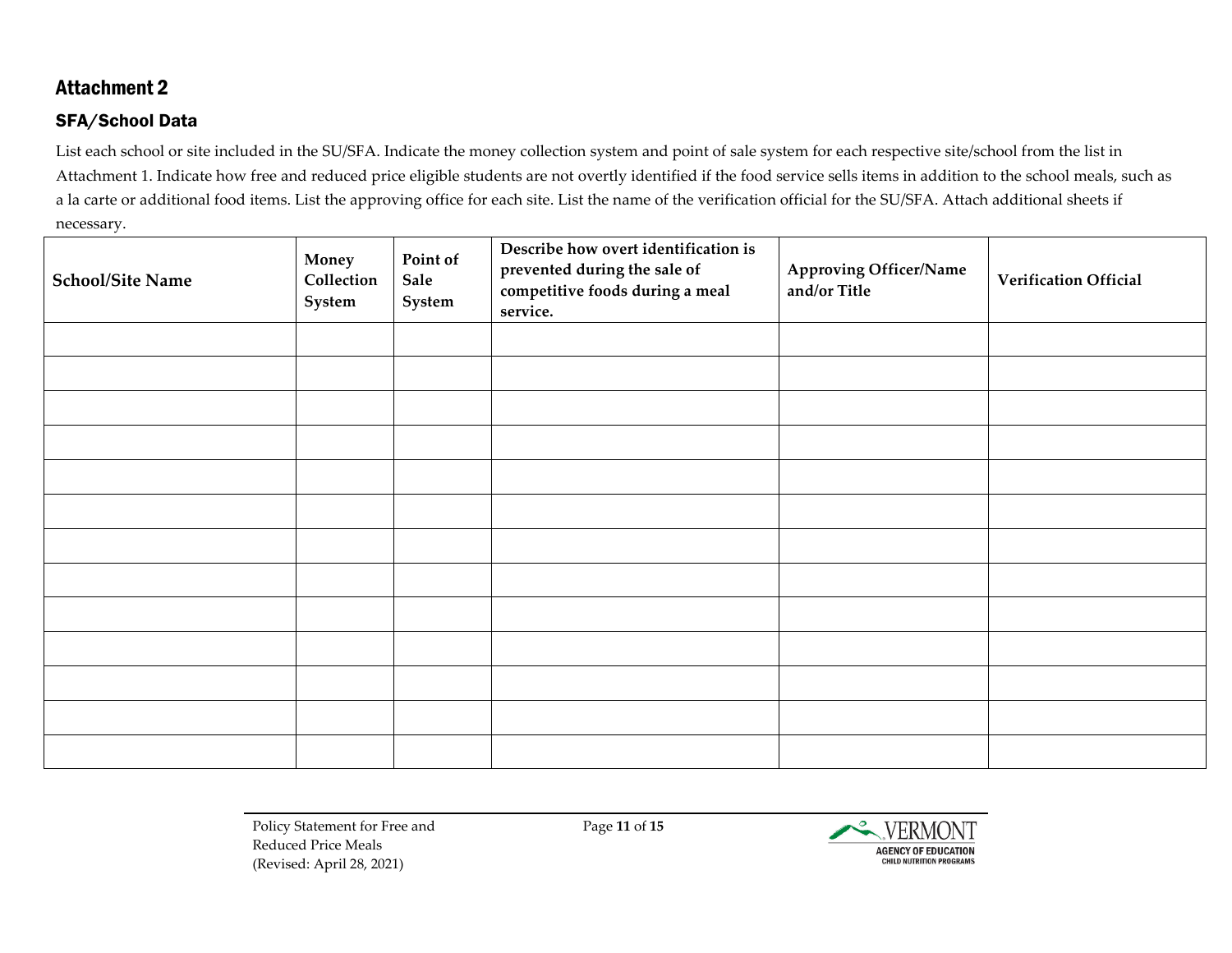## Attachment 3

#### Meal Application and Data Management Process

| 1. | Describe the process used by the SFA to receive or collect, review, and approve meal applications.                                                              |
|----|-----------------------------------------------------------------------------------------------------------------------------------------------------------------|
|    |                                                                                                                                                                 |
|    |                                                                                                                                                                 |
|    |                                                                                                                                                                 |
|    |                                                                                                                                                                 |
|    |                                                                                                                                                                 |
|    |                                                                                                                                                                 |
| 2. | Describe the process and frequency for retrieving and updating the Direct Certification List. Indicate how the information is provided to the Food Service      |
|    | Manager or Director.                                                                                                                                            |
|    |                                                                                                                                                                 |
|    |                                                                                                                                                                 |
|    |                                                                                                                                                                 |
|    |                                                                                                                                                                 |
|    |                                                                                                                                                                 |
|    |                                                                                                                                                                 |
|    |                                                                                                                                                                 |
|    |                                                                                                                                                                 |
|    |                                                                                                                                                                 |
|    |                                                                                                                                                                 |
| 3. | Indicate your SFAs procedures for disclosure of children's free and reduced price or free milk eligibility information. Indicate parties and organizations that |
|    | you provide Free & Reduced Price Meal eligibility data. Indicate your assurance that the SFA complies with the disclosure requirements established by           |
|    | USDA. Please review the disclosure requirements on the following pages.                                                                                         |
|    |                                                                                                                                                                 |
|    |                                                                                                                                                                 |
|    |                                                                                                                                                                 |
|    |                                                                                                                                                                 |
|    |                                                                                                                                                                 |
|    |                                                                                                                                                                 |
|    |                                                                                                                                                                 |
|    |                                                                                                                                                                 |
|    |                                                                                                                                                                 |
|    |                                                                                                                                                                 |
|    |                                                                                                                                                                 |

Page **12** of **15**

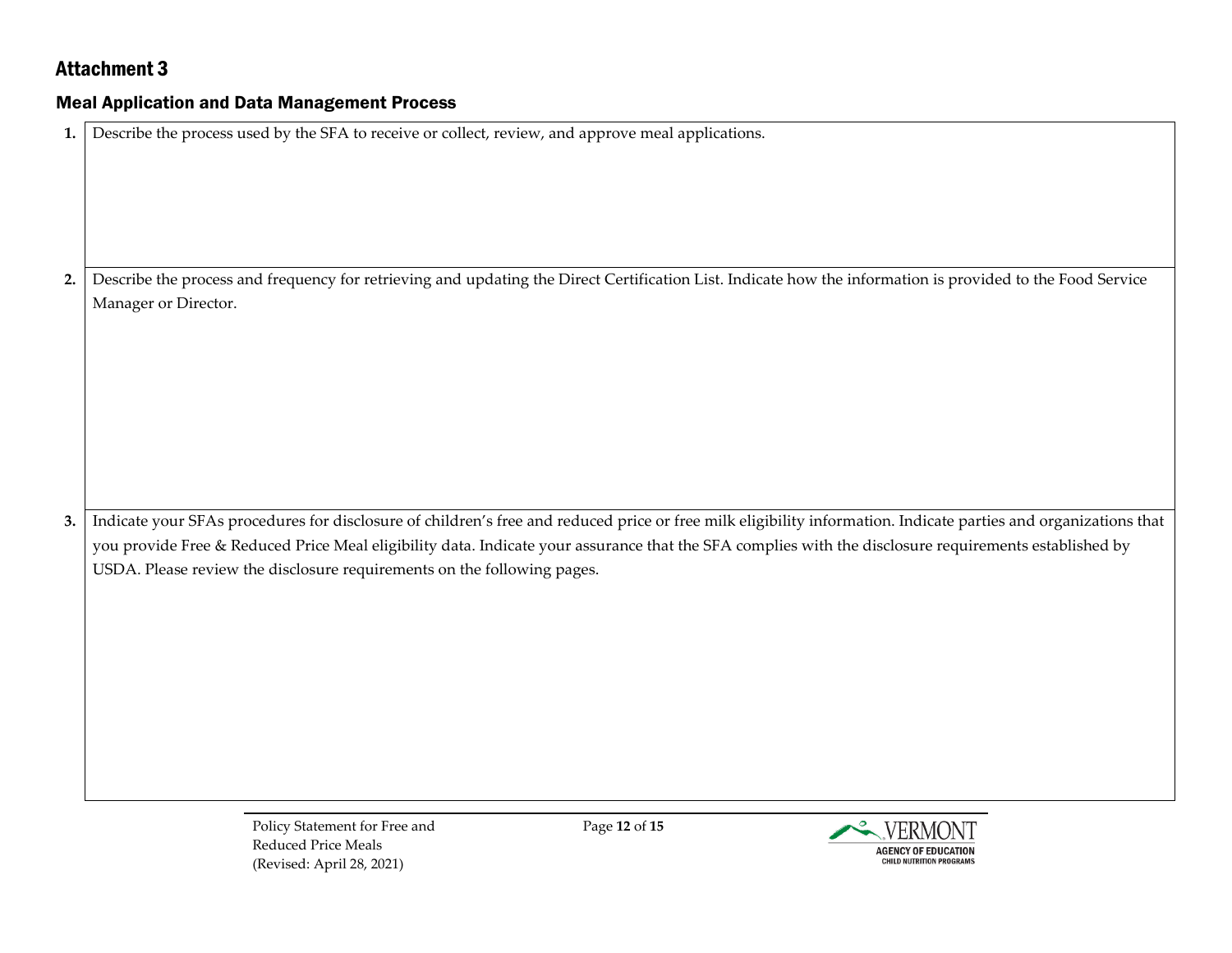**7 CFR 245.6 (f)** *Disclosure of children's free and reduced price meal or free milk eligibility information to education and certain other programs and individuals without parental consent.* The State agency or [local educational agency,](https://www.law.cornell.edu/definitions/index.php?width=840&height=800&iframe=true&def_id=7ebb5d4c218e02952a5947200700a00a&term_occur=49&term_src=lii:cfr:2014:7:0:B:II:A:245:-:245.6) as appropriate, may disclose aggregate information about children eligible for free and reduced price meals o[r free milk](https://www.law.cornell.edu/definitions/index.php?width=840&height=800&iframe=true&def_id=31d65466cf69991db2e9000c312e57bd&term_occur=25&term_src=lii:cfr:2014:7:0:B:II:A:245:-:245.6) to any party without parental notification and consent when children cannot be identified through release of the aggregate data or by means of deduction. Additionally, the State agency or [local educational agency](https://www.law.cornell.edu/definitions/index.php?width=840&height=800&iframe=true&def_id=7ebb5d4c218e02952a5947200700a00a&term_occur=47&term_src=lii:cfr:2014:7:0:B:II:A:245:-:245.6) also may disclose information that identifies children eligible for free and reduced price meals o[r free milk](https://www.law.cornell.edu/definitions/index.php?width=840&height=800&iframe=true&def_id=31d65466cf69991db2e9000c312e57bd&term_occur=26&term_src=lii:cfr:2014:7:0:B:II:A:245:-:245.6) to persons directly connected with the administration or enforcement of the programs and the individuals specified in this paragraph (f) without parent/guardian consent. The State agency o[r local educational agency](https://www.law.cornell.edu/definitions/index.php?width=840&height=800&iframe=true&def_id=7ebb5d4c218e02952a5947200700a00a&term_occur=48&term_src=lii:cfr:2014:7:0:B:II:A:245:-:245.6) that makes the free an[d reduced price meal](https://www.law.cornell.edu/definitions/index.php?width=840&height=800&iframe=true&def_id=88b008f292a5f189d6e0078373e05417&term_occur=4&term_src=lii:cfr:2014:7:0:B:II:A:245:-:245.6) o[r free milk](https://www.law.cornell.edu/definitions/index.php?width=840&height=800&iframe=true&def_id=31d65466cf69991db2e9000c312e57bd&term_occur=27&term_src=lii:cfr:2014:7:0:B:II:A:245:-:245.6) eligibility determination is responsible for deciding whether to disclose children's free an[d reduced price meal](https://www.law.cornell.edu/definitions/index.php?width=840&height=800&iframe=true&def_id=88b008f292a5f189d6e0078373e05417&term_occur=5&term_src=lii:cfr:2014:7:0:B:II:A:245:-:245.6) o[r free milk](https://www.law.cornell.edu/definitions/index.php?width=840&height=800&iframe=true&def_id=31d65466cf69991db2e9000c312e57bd&term_occur=28&term_src=lii:cfr:2014:7:0:B:II:A:245:-:245.6) eligibility information.

**1)** *Persons authorized to receive eligibility information.* Only persons directly connected with the administration or enforcement of a program or activity listed in paragraphs (f)(2) or (f)(3) of this section may have access to children's eligibility information, without parental consent. Persons considered directly connected with administration or enforcement of a program or activity listed in paragraphs (f)(2) or (f)(3) of this section are Federal, State, or local program operators responsible for the ongoing operation of the program or activity or responsible for program compliance. Program operators may include persons responsible for carrying out program requirements and monitoring, reviewing, auditing, or investigating the program. Program operators may include contractors, to the extent those persons have a need to know the information for program administration or enforcement. Contractors may include evaluators, auditors, and others with whom Federal or State agencies and program operators contract with to assist in the administration or enforcement of their program in their behalf.

**(2)** *Disclosure of children's names and eligibility status only.* The State agency o[r local educational agency,](https://www.law.cornell.edu/definitions/index.php?width=840&height=800&iframe=true&def_id=7ebb5d4c218e02952a5947200700a00a&term_occur=50&term_src=lii:cfr:2014:7:0:B:II:A:245:-:245.6) as appropriate, may disclose, without parental consent, children's names and eligibility status (whether they are eligible for free or reduced price meals or free milk) to persons directly connected with the administration or enforcement of:

**(i)** A Federal education program;

**(ii)** A State health program or State education program administered by the State or local education agency;

**(iii)** A Federal, State, or local means-tested nutrition program with eligibility standards comparable to the National School Lunch Program (i.e., food assistance programs for households with incomes at or below 185 percent of the Federal poverty level); or

**(iv)** A third party contractor assisting i[n verification](https://www.law.cornell.edu/definitions/index.php?width=840&height=800&iframe=true&def_id=51ceaf0fc943f543aee0d35eca01e4df&term_occur=5&term_src=lii:cfr:2014:7:0:B:II:A:245:-:245.6) of eligibility efforts by contacting households who fail to respond to requests fo[r verification](https://www.law.cornell.edu/definitions/index.php?width=840&height=800&iframe=true&def_id=51ceaf0fc943f543aee0d35eca01e4df&term_occur=6&term_src=lii:cfr:2014:7:0:B:II:A:245:-:245.6) of their eligibility.

**(3)** *Disclosure of all eligibility information in addition to eligibility status.* In addition to children's names and eligibility status, the State agency o[r local educational agency,](https://www.law.cornell.edu/definitions/index.php?width=840&height=800&iframe=true&def_id=7ebb5d4c218e02952a5947200700a00a&term_occur=51&term_src=lii:cfr:2014:7:0:B:II:A:245:-:245.6) as appropriate, may disclose, without parental consent, all eligibility information obtained through the free and reduced price meals o[r free milk](https://www.law.cornell.edu/definitions/index.php?width=840&height=800&iframe=true&def_id=31d65466cf69991db2e9000c312e57bd&term_occur=29&term_src=lii:cfr:2014:7:0:B:II:A:245:-:245.6) eligibility process (including all information on the application or obtained through direct certification) to:

**(i)** Persons directly connected with the administration or enforcement of programs authorized under the Richard B. Russell National School Lunch Act or the Child Nutrition Act of 1966. This means that all eligibility information obtained for the National School Lunch Program, School Breakfast Program or Specia[l Milk](https://www.law.cornell.edu/definitions/index.php?width=840&height=800&iframe=true&def_id=47c38e1946055d6c30392ed088e9f07c&term_occur=5&term_src=lii:cfr:2014:7:0:B:II:A:245:-:245.6) Program may be disclosed to persons directly connected with administering or enforcing regulations under the National School Lunch or School Breakfast Programs (Part[s 210](https://www.law.cornell.edu/cfr/text/7/210) an[d 220,](https://www.law.cornell.edu/cfr/text/7/220) respectively, of this chapter), Child an[d Adult](https://www.law.cornell.edu/definitions/index.php?width=840&height=800&iframe=true&def_id=48330406e0425f90c89c1d7b435d1523&term_occur=6&term_src=lii:cfr:2014:7:0:B:II:A:245:-:245.6) Care Food Program (Part [226 of this chapter\)](https://www.law.cornell.edu/cfr/text/7/226), Summer Food Service Program (Par[t 225 of this chapter\)](https://www.law.cornell.edu/cfr/text/7/225) and the Special Supplemental Nutrition Program for Women, Infants and Children (WIC) (Par[t 246 of this chapter\)](https://www.law.cornell.edu/cfr/text/7/246); **(ii)** The Comptroller General of the United States for purposes of audit and examination; and

**(iii)** Federal, State, and local law enforcement officials for the purpose of investigating any alleged violation of the programs listed in paragraphs (g)(3) and (g)(4) of this section.

**(4)** *Use of free and reduced price meal or free milk eligibility information by other programs other than Medicaid or the State Children's Health Insurance Program (SCHIP).* State agencies and local educational agencies may use free an[d reduced price meal](https://www.law.cornell.edu/definitions/index.php?width=840&height=800&iframe=true&def_id=88b008f292a5f189d6e0078373e05417&term_occur=7&term_src=lii:cfr:2014:7:0:B:II:A:245:-:245.6) o[r free milk](https://www.law.cornell.edu/definitions/index.php?width=840&height=800&iframe=true&def_id=31d65466cf69991db2e9000c312e57bd&term_occur=31&term_src=lii:cfr:2014:7:0:B:II:A:245:-:245.6) eligibility information for administering or enforcing the National School Lunch, Specia[l Milk](https://www.law.cornell.edu/definitions/index.php?width=840&height=800&iframe=true&def_id=47c38e1946055d6c30392ed088e9f07c&term_occur=6&term_src=lii:cfr:2014:7:0:B:II:A:245:-:245.6) or School Breakfast Programs (Parts [210, 215](https://www.law.cornell.edu/cfr/text/7/210) an[d 220,](https://www.law.cornell.edu/cfr/text/7/220) respectively, of this chapter). Additionally, any other Federal, State, or local agency charged with administering or enforcing these programs may use the information for that purpose. Individuals and programs to which children's free an[d reduced price meal](https://www.law.cornell.edu/definitions/index.php?width=840&height=800&iframe=true&def_id=88b008f292a5f189d6e0078373e05417&term_occur=8&term_src=lii:cfr:2014:7:0:B:II:A:245:-:245.6) eligibility information has been disclosed under this section may use the information only in the administration or enforcement of the receiving program. No furthe[r disclosure](https://www.law.cornell.edu/definitions/index.php?width=840&height=800&iframe=true&def_id=46131837b0a63b04056cbb0384f8229d&term_occur=3&term_src=lii:cfr:2014:7:0:B:II:A:245:-:245.6) of the information may be made.

**(g)** *Disclosure of children's eligibility information to Medicaid and/or SCHIP, unless parents decline.* Children's free o[r reduced price meal](https://www.law.cornell.edu/definitions/index.php?width=840&height=800&iframe=true&def_id=88b008f292a5f189d6e0078373e05417&term_occur=9&term_src=lii:cfr:2014:7:0:B:II:A:245:-:245.6) o[r free milk](https://www.law.cornell.edu/definitions/index.php?width=840&height=800&iframe=true&def_id=31d65466cf69991db2e9000c312e57bd&term_occur=32&term_src=lii:cfr:2014:7:0:B:II:A:245:-:245.6) eligibility information only may be disclosed t[o Medicaid](https://www.law.cornell.edu/definitions/index.php?width=840&height=800&iframe=true&def_id=ebd39b526bf516738c08b9236f41b818&term_occur=3&term_src=lii:cfr:2014:7:0:B:II:A:245:-:245.6) or SCHIP when both the State agency and th[e local educational agency](https://www.law.cornell.edu/definitions/index.php?width=840&height=800&iframe=true&def_id=7ebb5d4c218e02952a5947200700a00a&term_occur=52&term_src=lii:cfr:2014:7:0:B:II:A:245:-:245.6) so elect, the parent/guardian does not decline to have their eligibility information disclosed and the other provisions described in paragraph (i) of this section are met. Provided that both the State agency an[d local educational agency](https://www.law.cornell.edu/definitions/index.php?width=840&height=800&iframe=true&def_id=7ebb5d4c218e02952a5947200700a00a&term_occur=53&term_src=lii:cfr:2014:7:0:B:II:A:245:-:245.6) opt to allow the [disclosure](https://www.law.cornell.edu/definitions/index.php?width=840&height=800&iframe=true&def_id=46131837b0a63b04056cbb0384f8229d&term_occur=4&term_src=lii:cfr:2014:7:0:B:II:A:245:-:245.6) of eligibility information to [Medicaid](https://www.law.cornell.edu/definitions/index.php?width=840&height=800&iframe=true&def_id=ebd39b526bf516738c08b9236f41b818&term_occur=4&term_src=lii:cfr:2014:7:0:B:II:A:245:-:245.6) and/or SCHIP, the State agency o[r local educational agency,](https://www.law.cornell.edu/definitions/index.php?width=840&height=800&iframe=true&def_id=7ebb5d4c218e02952a5947200700a00a&term_occur=54&term_src=lii:cfr:2014:7:0:B:II:A:245:-:245.6) as appropriate, may disclose children's names, eligibility status (whether they are eligible for free or reduced price meals or free milk), and any other eligibility information obtained through the free an[d reduced price meal](https://www.law.cornell.edu/definitions/index.php?width=840&height=800&iframe=true&def_id=88b008f292a5f189d6e0078373e05417&term_occur=10&term_src=lii:cfr:2014:7:0:B:II:A:245:-:245.6) o[r free milk](https://www.law.cornell.edu/definitions/index.php?width=840&height=800&iframe=true&def_id=31d65466cf69991db2e9000c312e57bd&term_occur=33&term_src=lii:cfr:2014:7:0:B:II:A:245:-:245.6) application or obtained through direct certification to persons directly connected with the administration o[f Medicaid](https://www.law.cornell.edu/definitions/index.php?width=840&height=800&iframe=true&def_id=ebd39b526bf516738c08b9236f41b818&term_occur=6&term_src=lii:cfr:2014:7:0:B:II:A:245:-:245.6) or SCHIP. Persons directly connected to the administration of Medicaid and SCHIP are State employees and persons authorized under Federal and State [Medicaid](https://www.law.cornell.edu/definitions/index.php?width=840&height=800&iframe=true&def_id=ebd39b526bf516738c08b9236f41b818&term_occur=7&term_src=lii:cfr:2014:7:0:B:II:A:245:-:245.6) and SCHIP requirements to carry out initial processing o[f Medicaid](https://www.law.cornell.edu/definitions/index.php?width=840&height=800&iframe=true&def_id=ebd39b526bf516738c08b9236f41b818&term_occur=8&term_src=lii:cfr:2014:7:0:B:II:A:245:-:245.6) or SCHIP applications or to make eligibility determinations fo[r Medicaid](https://www.law.cornell.edu/definitions/index.php?width=840&height=800&iframe=true&def_id=ebd39b526bf516738c08b9236f41b818&term_occur=9&term_src=lii:cfr:2014:7:0:B:II:A:245:-:245.6) or SCHIP.

**(1)** The State agency must ensure that:

**(i)** The child care institution and health insurance program officials have a written agreement that requires the health insurance program agency to use the eligibility information to seek to enroll

Policy Statement for Free and Reduced Price Meals (Revised: April 28, 2021)

Page **13** of **15**

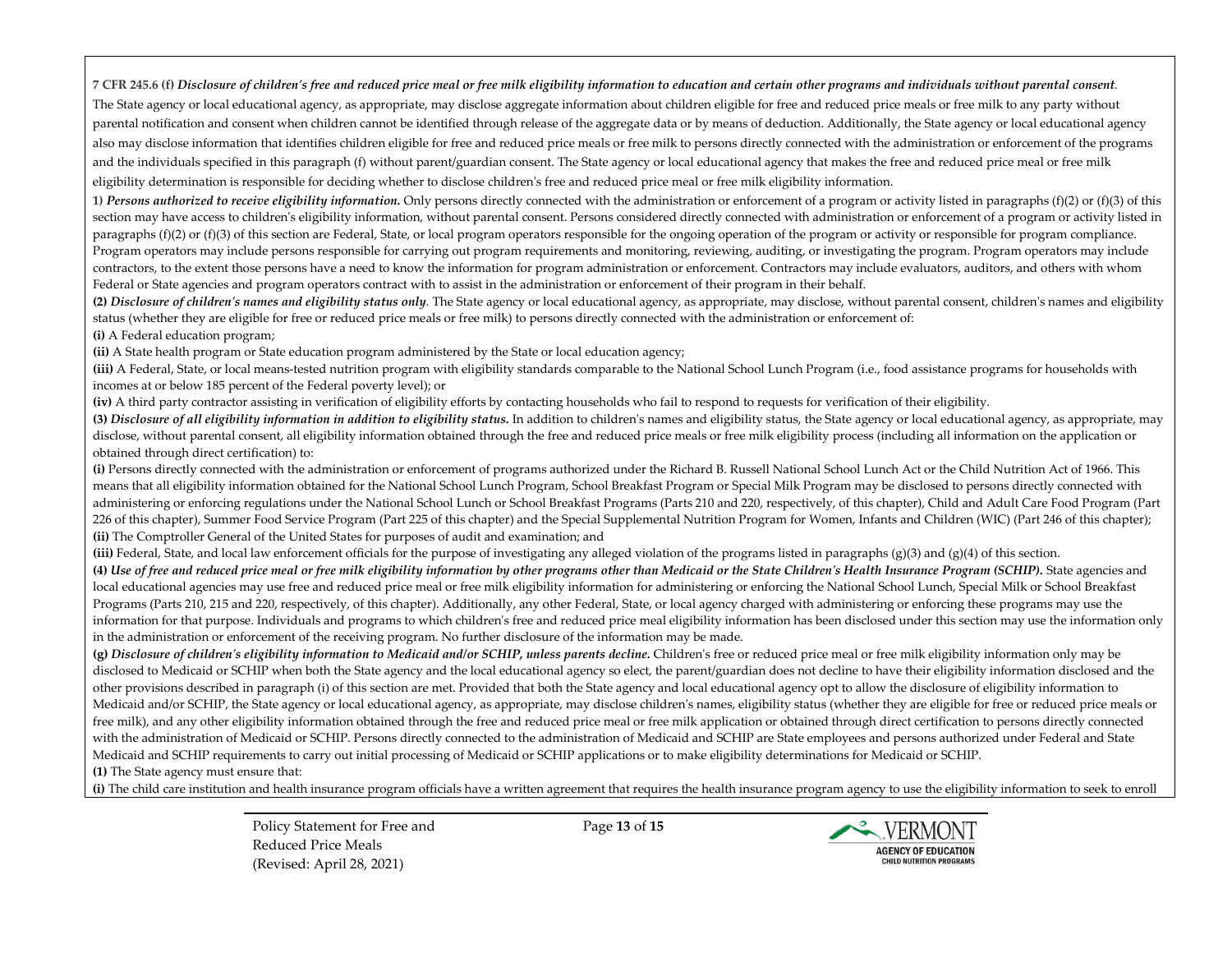#### children i[n Medicaid](https://www.law.cornell.edu/definitions/index.php?width=840&height=800&iframe=true&def_id=ebd39b526bf516738c08b9236f41b818&term_occur=10&term_src=lii:cfr:2014:7:0:B:II:A:245:-:245.6) and SCHIP; and

**(ii)** Parents/guardians are notified that their eligibility information may be disclosed to [Medicaid](https://www.law.cornell.edu/definitions/index.php?width=840&height=800&iframe=true&def_id=ebd39b526bf516738c08b9236f41b818&term_occur=11&term_src=lii:cfr:2014:7:0:B:II:A:245:-:245.6) or SCHIP and given an opportunity to decline to have their children's eligibility information disclosed, prior to an[y disclosure.](https://www.law.cornell.edu/definitions/index.php?width=840&height=800&iframe=true&def_id=46131837b0a63b04056cbb0384f8229d&term_occur=5&term_src=lii:cfr:2014:7:0:B:II:A:245:-:245.6)

**(2)** *Use of children's free and reduced price meal eligibility information by Medicaid/SCHIP.* [Medicaid](https://www.law.cornell.edu/definitions/index.php?width=840&height=800&iframe=true&def_id=ebd39b526bf516738c08b9236f41b818&term_occur=12&term_src=lii:cfr:2014:7:0:B:II:A:245:-:245.6) and SCHIP agencies and health insurance program operators receiving children's free and [reduced price meal](https://www.law.cornell.edu/definitions/index.php?width=840&height=800&iframe=true&def_id=88b008f292a5f189d6e0078373e05417&term_occur=12&term_src=lii:cfr:2014:7:0:B:II:A:245:-:245.6) or free [milk](https://www.law.cornell.edu/definitions/index.php?width=840&height=800&iframe=true&def_id=31d65466cf69991db2e9000c312e57bd&term_occur=34&term_src=lii:cfr:2014:7:0:B:II:A:245:-:245.6) eligibility information may use the information to seek to enroll children i[n Medicaid](https://www.law.cornell.edu/definitions/index.php?width=840&height=800&iframe=true&def_id=ebd39b526bf516738c08b9236f41b818&term_occur=13&term_src=lii:cfr:2014:7:0:B:II:A:245:-:245.6) or SCHIP. Th[e Medicaid](https://www.law.cornell.edu/definitions/index.php?width=840&height=800&iframe=true&def_id=ebd39b526bf516738c08b9236f41b818&term_occur=14&term_src=lii:cfr:2014:7:0:B:II:A:245:-:245.6) and SCHIP enrollment process may include targeting and identifying children from low-income households who are potentially eligible for [Medicaid](https://www.law.cornell.edu/definitions/index.php?width=840&height=800&iframe=true&def_id=ebd39b526bf516738c08b9236f41b818&term_occur=15&term_src=lii:cfr:2014:7:0:B:II:A:245:-:245.6) or SCHIP for the purpose of seeking to enroll them i[n Medicaid](https://www.law.cornell.edu/definitions/index.php?width=840&height=800&iframe=true&def_id=ebd39b526bf516738c08b9236f41b818&term_occur=16&term_src=lii:cfr:2014:7:0:B:II:A:245:-:245.6) or SCHIP. No further [disclosure](https://www.law.cornell.edu/definitions/index.php?width=840&height=800&iframe=true&def_id=46131837b0a63b04056cbb0384f8229d&term_occur=6&term_src=lii:cfr:2014:7:0:B:II:A:245:-:245.6) of the information may be made[. Medicaid](https://www.law.cornell.edu/definitions/index.php?width=840&height=800&iframe=true&def_id=ebd39b526bf516738c08b9236f41b818&term_occur=17&term_src=lii:cfr:2014:7:0:B:II:A:245:-:245.6) and SCHIP agencies and health insurance program operators also may verify children's eligibility in a program under the Child Nutrition Act of 1966 or the Richard B. Russell National School Lunch Act.

**(h)** *Notifying households of potential uses and disclosures of children's eligibility information.* Households must be informed that the information they provide on the free an[d reduced price](https://www.law.cornell.edu/definitions/index.php?width=840&height=800&iframe=true&def_id=88b008f292a5f189d6e0078373e05417&term_occur=13&term_src=lii:cfr:2014:7:0:B:II:A:245:-:245.6)  [meal](https://www.law.cornell.edu/definitions/index.php?width=840&height=800&iframe=true&def_id=88b008f292a5f189d6e0078373e05417&term_occur=13&term_src=lii:cfr:2014:7:0:B:II:A:245:-:245.6) o[r free milk](https://www.law.cornell.edu/definitions/index.php?width=840&height=800&iframe=true&def_id=31d65466cf69991db2e9000c312e57bd&term_occur=35&term_src=lii:cfr:2014:7:0:B:II:A:245:-:245.6) application will be used to determine eligibility for free and reduced price meals o[r free milk](https://www.law.cornell.edu/definitions/index.php?width=840&height=800&iframe=true&def_id=31d65466cf69991db2e9000c312e57bd&term_occur=36&term_src=lii:cfr:2014:7:0:B:II:A:245:-:245.6) and that eligibility information may be disclosed to other programs. **(1)** For disclosures to programs, other tha[n Medicaid](https://www.law.cornell.edu/definitions/index.php?width=840&height=800&iframe=true&def_id=ebd39b526bf516738c08b9236f41b818&term_occur=18&term_src=lii:cfr:2014:7:0:B:II:A:245:-:245.6) or SCHIP, that are permitted access to children's eligibility information, without parent/guardian consent, the State agency o[r local](https://www.law.cornell.edu/definitions/index.php?width=840&height=800&iframe=true&def_id=7ebb5d4c218e02952a5947200700a00a&term_occur=55&term_src=lii:cfr:2014:7:0:B:II:A:245:-:245.6)  [educational agency,](https://www.law.cornell.edu/definitions/index.php?width=840&height=800&iframe=true&def_id=7ebb5d4c218e02952a5947200700a00a&term_occur=55&term_src=lii:cfr:2014:7:0:B:II:A:245:-:245.6) as appropriate, must notify parents/guardians at the time of application that their children's free an[d reduced price meal](https://www.law.cornell.edu/definitions/index.php?width=840&height=800&iframe=true&def_id=88b008f292a5f189d6e0078373e05417&term_occur=14&term_src=lii:cfr:2014:7:0:B:II:A:245:-:245.6) o[r free milk](https://www.law.cornell.edu/definitions/index.php?width=840&height=800&iframe=true&def_id=31d65466cf69991db2e9000c312e57bd&term_occur=37&term_src=lii:cfr:2014:7:0:B:II:A:245:-:245.6) eligibility information may be disclosed. The State agency or [local educational agency,](https://www.law.cornell.edu/definitions/index.php?width=840&height=800&iframe=true&def_id=7ebb5d4c218e02952a5947200700a00a&term_occur=56&term_src=lii:cfr:2014:7:0:B:II:A:245:-:245.6) as appropriate, must add substantially the following statement to the statement required under paragraph (a)(8)(i) of this section, "We may share your eligibility information with education, health, and nutrition programs to help them evaluate, fund, or determine benefits for their programs; auditors for program reviews; and law enforcement officials to help them look into violations of program rules." For children determined eligible through direct certification, the notice of potentia[l disclosure](https://www.law.cornell.edu/definitions/index.php?width=840&height=800&iframe=true&def_id=46131837b0a63b04056cbb0384f8229d&term_occur=7&term_src=lii:cfr:2014:7:0:B:II:A:245:-:245.6) may be included in the document informing parents/guardians of their children's eligibility for free meals o[r free milk](https://www.law.cornell.edu/definitions/index.php?width=840&height=800&iframe=true&def_id=31d65466cf69991db2e9000c312e57bd&term_occur=38&term_src=lii:cfr:2014:7:0:B:II:A:245:-:245.6) through direct certification.

**(2)** Fo[r disclosure](https://www.law.cornell.edu/definitions/index.php?width=840&height=800&iframe=true&def_id=46131837b0a63b04056cbb0384f8229d&term_occur=8&term_src=lii:cfr:2014:7:0:B:II:A:245:-:245.6) t[o Medicaid](https://www.law.cornell.edu/definitions/index.php?width=840&height=800&iframe=true&def_id=ebd39b526bf516738c08b9236f41b818&term_occur=19&term_src=lii:cfr:2014:7:0:B:II:A:245:-:245.6) or SCHIP, the State agency or [local educational agency,](https://www.law.cornell.edu/definitions/index.php?width=840&height=800&iframe=true&def_id=7ebb5d4c218e02952a5947200700a00a&term_occur=57&term_src=lii:cfr:2014:7:0:B:II:A:245:-:245.6) as appropriate, must notify parents/guardians that their children's free an[d reduced price meal](https://www.law.cornell.edu/definitions/index.php?width=840&height=800&iframe=true&def_id=88b008f292a5f189d6e0078373e05417&term_occur=15&term_src=lii:cfr:2014:7:0:B:II:A:245:-:245.6) o[r free milk](https://www.law.cornell.edu/definitions/index.php?width=840&height=800&iframe=true&def_id=31d65466cf69991db2e9000c312e57bd&term_occur=39&term_src=lii:cfr:2014:7:0:B:II:A:245:-:245.6) eligibility information will be disclosed t[o Medicaid](https://www.law.cornell.edu/definitions/index.php?width=840&height=800&iframe=true&def_id=ebd39b526bf516738c08b9236f41b818&term_occur=20&term_src=lii:cfr:2014:7:0:B:II:A:245:-:245.6) and/or SCHIP unless the parent/guardian elects not to have their information disclosed. Additionally, the State agency or local educational [agency,](https://www.law.cornell.edu/definitions/index.php?width=840&height=800&iframe=true&def_id=7ebb5d4c218e02952a5947200700a00a&term_occur=58&term_src=lii:cfr:2014:7:0:B:II:A:245:-:245.6) as appropriate, must give parents/guardians an opportunity to elect not to have their information disclosed to [Medicaid](https://www.law.cornell.edu/definitions/index.php?width=840&height=800&iframe=true&def_id=ebd39b526bf516738c08b9236f41b818&term_occur=21&term_src=lii:cfr:2014:7:0:B:II:A:245:-:245.6) or SCHIP. Only the parent or guardian who is a member of the [household](https://www.law.cornell.edu/definitions/index.php?width=840&height=800&iframe=true&def_id=37daffc83b3f7be44cb2fde1bc30ef52&term_occur=50&term_src=lii:cfr:2014:7:0:B:II:A:245:-:245.6) o[r family](https://www.law.cornell.edu/definitions/index.php?width=840&height=800&iframe=true&def_id=622aa3b8d5754657c4df10b680560fa7&term_occur=12&term_src=lii:cfr:2014:7:0:B:II:A:245:-:245.6) for purposes of the free an[d reduced price meal](https://www.law.cornell.edu/definitions/index.php?width=840&height=800&iframe=true&def_id=88b008f292a5f189d6e0078373e05417&term_occur=16&term_src=lii:cfr:2014:7:0:B:II:A:245:-:245.6) o[r free milk](https://www.law.cornell.edu/definitions/index.php?width=840&height=800&iframe=true&def_id=31d65466cf69991db2e9000c312e57bd&term_occur=40&term_src=lii:cfr:2014:7:0:B:II:A:245:-:245.6) application may decline th[e disclosure](https://www.law.cornell.edu/definitions/index.php?width=840&height=800&iframe=true&def_id=46131837b0a63b04056cbb0384f8229d&term_occur=9&term_src=lii:cfr:2014:7:0:B:II:A:245:-:245.6) of eligibility information t[o Medicaid](https://www.law.cornell.edu/definitions/index.php?width=840&height=800&iframe=true&def_id=ebd39b526bf516738c08b9236f41b818&term_occur=22&term_src=lii:cfr:2014:7:0:B:II:A:245:-:245.6) or SCHIP. The notification must inform parents/guardians that they are not required to consent to th[e disclosure,](https://www.law.cornell.edu/definitions/index.php?width=840&height=800&iframe=true&def_id=46131837b0a63b04056cbb0384f8229d&term_occur=10&term_src=lii:cfr:2014:7:0:B:II:A:245:-:245.6) that the information, if disclosed, will be used to identify children eligible for and to seek to enroll children in a health insurance program, and that their decision will not affect their children's eligibility for free and reduced price meals or [free milk.](https://www.law.cornell.edu/definitions/index.php?width=840&height=800&iframe=true&def_id=31d65466cf69991db2e9000c312e57bd&term_occur=41&term_src=lii:cfr:2014:7:0:B:II:A:245:-:245.6) The notification may be included in the letter/notice to parents/guardians that accompanies the free an[d reduced price meal](https://www.law.cornell.edu/definitions/index.php?width=840&height=800&iframe=true&def_id=88b008f292a5f189d6e0078373e05417&term_occur=17&term_src=lii:cfr:2014:7:0:B:II:A:245:-:245.6) o[r free milk](https://www.law.cornell.edu/definitions/index.php?width=840&height=800&iframe=true&def_id=31d65466cf69991db2e9000c312e57bd&term_occur=42&term_src=lii:cfr:2014:7:0:B:II:A:245:-:245.6) application, on the application itself or in a separate notice provided to parents/guardians. The notice must give parents/guardians adequate time to respond. The State agency o[r local educational agency,](https://www.law.cornell.edu/definitions/index.php?width=840&height=800&iframe=true&def_id=7ebb5d4c218e02952a5947200700a00a&term_occur=59&term_src=lii:cfr:2014:7:0:B:II:A:245:-:245.6) as appropriate, must add substantially the following statement to the statement required under paragraph (a)(8)(i) of this section, "We may share your information wit[h Medicaid](https://www.law.cornell.edu/definitions/index.php?width=840&height=800&iframe=true&def_id=ebd39b526bf516738c08b9236f41b818&term_occur=23&term_src=lii:cfr:2014:7:0:B:II:A:245:-:245.6) or the State Children's Health Insurance Program, unless you tell us not to. The information, if disclosed, will be used to identify eligible children and seek to enroll them i[n Medicaid](https://www.law.cornell.edu/definitions/index.php?width=840&height=800&iframe=true&def_id=ebd39b526bf516738c08b9236f41b818&term_occur=24&term_src=lii:cfr:2014:7:0:B:II:A:245:-:245.6) or SCHIP." For children determined eligible through direct certification, the notice of potentia[l disclosure](https://www.law.cornell.edu/definitions/index.php?width=840&height=800&iframe=true&def_id=46131837b0a63b04056cbb0384f8229d&term_occur=11&term_src=lii:cfr:2014:7:0:B:II:A:245:-:245.6) and opportunity to decline th[e disclosure](https://www.law.cornell.edu/definitions/index.php?width=840&height=800&iframe=true&def_id=46131837b0a63b04056cbb0384f8229d&term_occur=12&term_src=lii:cfr:2014:7:0:B:II:A:245:-:245.6) may be included in the document informing parents/guardians of their children's eligibility fo[r free meal](https://www.law.cornell.edu/definitions/index.php?width=840&height=800&iframe=true&def_id=170dfee9864383d95b5bb62efbc1c932&term_occur=1&term_src=lii:cfr:2014:7:0:B:II:A:245:-:245.6) or [free milk](https://www.law.cornell.edu/definitions/index.php?width=840&height=800&iframe=true&def_id=31d65466cf69991db2e9000c312e57bd&term_occur=43&term_src=lii:cfr:2014:7:0:B:II:A:245:-:245.6) through direct certification.

**(i)** *Other disclosures.* State agencies and local educational agencies that plan to use or disclose information about children eligible for free or reduced price meals o[r free milk](https://www.law.cornell.edu/definitions/index.php?width=840&height=800&iframe=true&def_id=31d65466cf69991db2e9000c312e57bd&term_occur=44&term_src=lii:cfr:2014:7:0:B:II:A:245:-:245.6) in ways not specified in this section must obtain written consent from the child's parent or guardian prior to the use o[r disclosure.](https://www.law.cornell.edu/definitions/index.php?width=840&height=800&iframe=true&def_id=46131837b0a63b04056cbb0384f8229d&term_occur=13&term_src=lii:cfr:2014:7:0:B:II:A:245:-:245.6) Only a parent or guardian who is a member of the child'[s household](https://www.law.cornell.edu/definitions/index.php?width=840&height=800&iframe=true&def_id=37daffc83b3f7be44cb2fde1bc30ef52&term_occur=51&term_src=lii:cfr:2014:7:0:B:II:A:245:-:245.6) for purposes of the free and [reduced price meal](https://www.law.cornell.edu/definitions/index.php?width=840&height=800&iframe=true&def_id=88b008f292a5f189d6e0078373e05417&term_occur=18&term_src=lii:cfr:2014:7:0:B:II:A:245:-:245.6) o[r free milk](https://www.law.cornell.edu/definitions/index.php?width=840&height=800&iframe=true&def_id=31d65466cf69991db2e9000c312e57bd&term_occur=45&term_src=lii:cfr:2014:7:0:B:II:A:245:-:245.6) application may give consent to th[e disclosure](https://www.law.cornell.edu/definitions/index.php?width=840&height=800&iframe=true&def_id=46131837b0a63b04056cbb0384f8229d&term_occur=14&term_src=lii:cfr:2014:7:0:B:II:A:245:-:245.6) of free an[d reduced price meal](https://www.law.cornell.edu/definitions/index.php?width=840&height=800&iframe=true&def_id=88b008f292a5f189d6e0078373e05417&term_occur=19&term_src=lii:cfr:2014:7:0:B:II:A:245:-:245.6) eligibility information.

**(1)** The consent must identify the information that will be shared and how the information will be used.

**(2)** The consent statement must be signed and dated by the child's parent or guardian who is a member of th[e household](https://www.law.cornell.edu/definitions/index.php?width=840&height=800&iframe=true&def_id=37daffc83b3f7be44cb2fde1bc30ef52&term_occur=52&term_src=lii:cfr:2014:7:0:B:II:A:245:-:245.6) for purposes of the free and reduced pric[e meal](https://www.law.cornell.edu/definitions/index.php?width=840&height=800&iframe=true&def_id=1037461f04d4edfa23b53042b1649f8c&term_occur=2&term_src=lii:cfr:2014:7:0:B:II:A:245:-:245.6) or [free milk](https://www.law.cornell.edu/definitions/index.php?width=840&height=800&iframe=true&def_id=31d65466cf69991db2e9000c312e57bd&term_occur=46&term_src=lii:cfr:2014:7:0:B:II:A:245:-:245.6) application. **(3)** There must be a statement informing parents and guardians that failing to sign the consent will not affect the child's eligibility for free or reduced price meals o[r free milk](https://www.law.cornell.edu/definitions/index.php?width=840&height=800&iframe=true&def_id=31d65466cf69991db2e9000c312e57bd&term_occur=47&term_src=lii:cfr:2014:7:0:B:II:A:245:-:245.6) and that the individuals or programs receiving the information will not share the information with any other entity or program.

**(4)** Parents/guardians must be permitted to limit the consent only to those programs with which they wish to share information.

**(j)** *Agreements with programs/individuals receiving children's free and reduced price meal or free milk eligibility information.*

**(1)** An agreement with programs or individuals receiving free an[d reduced price meal](https://www.law.cornell.edu/definitions/index.php?width=840&height=800&iframe=true&def_id=88b008f292a5f189d6e0078373e05417&term_occur=21&term_src=lii:cfr:2014:7:0:B:II:A:245:-:245.6) o[r free milk](https://www.law.cornell.edu/definitions/index.php?width=840&height=800&iframe=true&def_id=31d65466cf69991db2e9000c312e57bd&term_occur=49&term_src=lii:cfr:2014:7:0:B:II:A:245:-:245.6) eligibility information is recommended for programs other tha[n Medicaid](https://www.law.cornell.edu/definitions/index.php?width=840&height=800&iframe=true&def_id=ebd39b526bf516738c08b9236f41b818&term_occur=25&term_src=lii:cfr:2014:7:0:B:II:A:245:-:245.6) or SCHIP. The agreement or MOU should include information similar to that required for disclosures t[o Medicaid](https://www.law.cornell.edu/definitions/index.php?width=840&height=800&iframe=true&def_id=ebd39b526bf516738c08b9236f41b818&term_occur=26&term_src=lii:cfr:2014:7:0:B:II:A:245:-:245.6) and SCHIP specified in paragraph (j)(2) of this section.

**(2)** The State agency or school food authorities, as appropriate, must have a written agreement with the State or local agency or agencies administerin[g Medicaid](https://www.law.cornell.edu/definitions/index.php?width=840&height=800&iframe=true&def_id=ebd39b526bf516738c08b9236f41b818&term_occur=27&term_src=lii:cfr:2014:7:0:B:II:A:245:-:245.6) or SCHIP prior to disclosing children's free an[d reduced price meal](https://www.law.cornell.edu/definitions/index.php?width=840&height=800&iframe=true&def_id=88b008f292a5f189d6e0078373e05417&term_occur=22&term_src=lii:cfr:2014:7:0:B:II:A:245:-:245.6) o[r free milk](https://www.law.cornell.edu/definitions/index.php?width=840&height=800&iframe=true&def_id=31d65466cf69991db2e9000c312e57bd&term_occur=50&term_src=lii:cfr:2014:7:0:B:II:A:245:-:245.6) eligibility information. At a minimum, the agreement must:

**(i)** Identify the health insurance program or health agency receiving children's eligibility information;

**(ii)** Describe the information that will be disclosed;

**(iii)** Require that the [Medicaid](https://www.law.cornell.edu/definitions/index.php?width=840&height=800&iframe=true&def_id=ebd39b526bf516738c08b9236f41b818&term_occur=28&term_src=lii:cfr:2014:7:0:B:II:A:245:-:245.6) or SCHIP agency use the information obtained and specify that the information must be used to seek to enroll children i[n Medicaid](https://www.law.cornell.edu/definitions/index.php?width=840&height=800&iframe=true&def_id=ebd39b526bf516738c08b9236f41b818&term_occur=29&term_src=lii:cfr:2014:7:0:B:II:A:245:-:245.6) or SCHIP; **(iv)** Require that the [Medicaid](https://www.law.cornell.edu/definitions/index.php?width=840&height=800&iframe=true&def_id=ebd39b526bf516738c08b9236f41b818&term_occur=30&term_src=lii:cfr:2014:7:0:B:II:A:245:-:245.6) or SCHIP agency describe how they will use the information obtained;

> Policy Statement for Free and Reduced Price Meals (Revised: April 28, 2021)

Page **14** of **15**